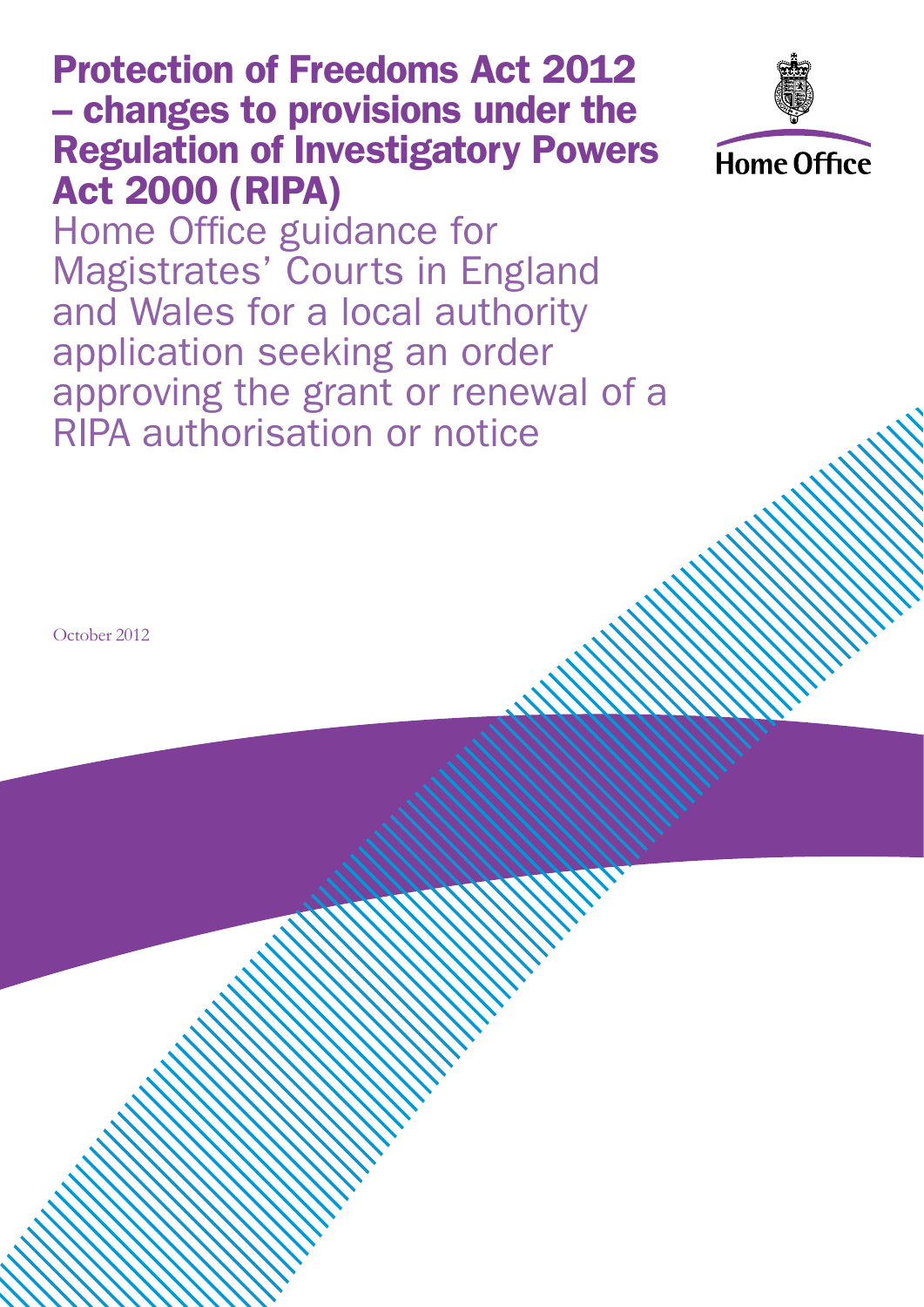# **Contents**

| Annex A:                                                                                                         |  |
|------------------------------------------------------------------------------------------------------------------|--|
| Procedure flowchart: local authority application to a justice of the peace seeking an order to approve the grant |  |
|                                                                                                                  |  |
| Annex B:                                                                                                         |  |
| Annex C:                                                                                                         |  |
|                                                                                                                  |  |
| Annex D:                                                                                                         |  |
|                                                                                                                  |  |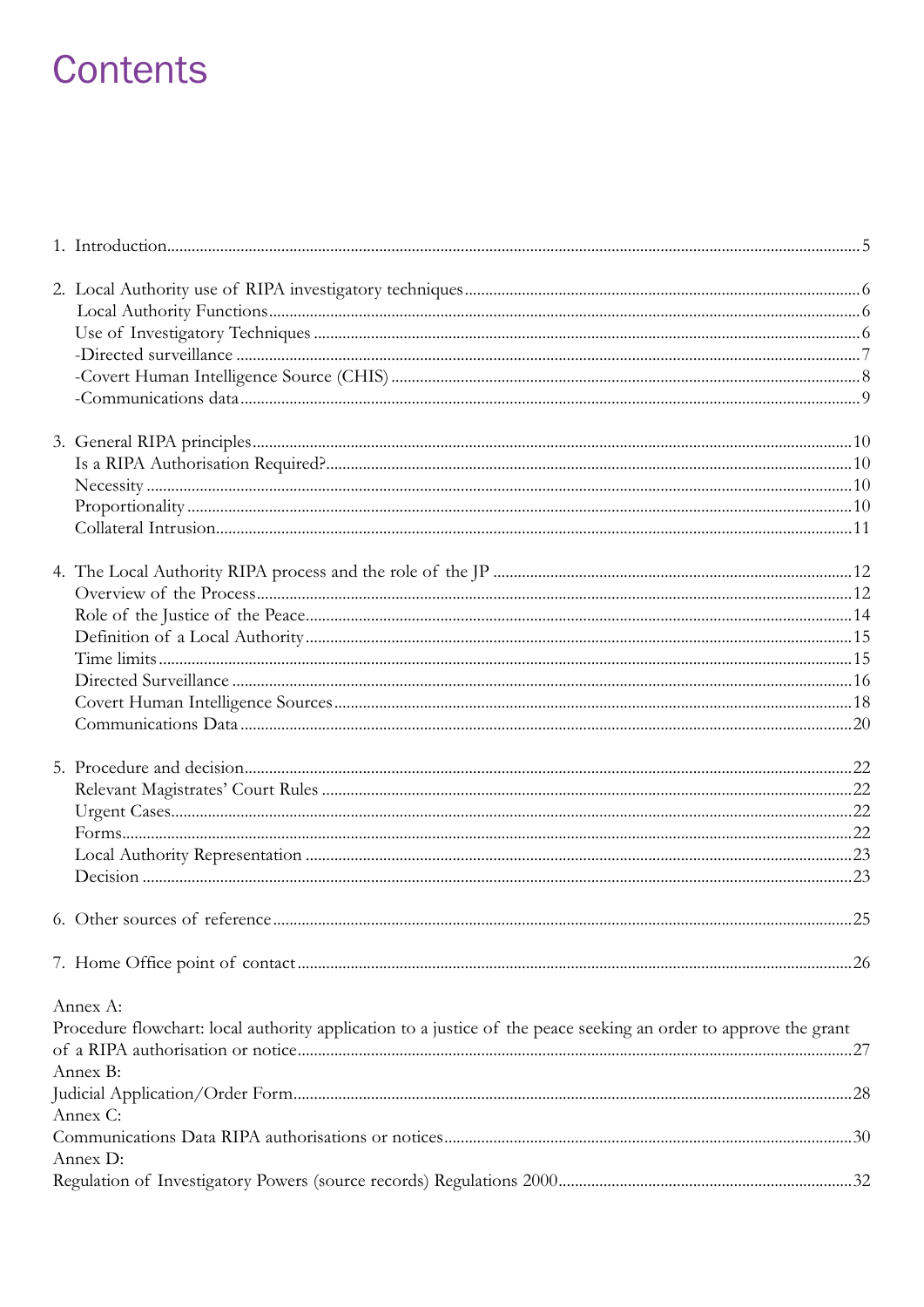# 1. INTRODUCTION

- 1. In the Coalition Agreement the Government gave a commitment to stop local authorities from using covert techniques authorised under the Regulation of Investigatory Powers Act 2000 ("RIPA") unless they were judicially approved and were required to stop serious crime. Local authorities have been criticised for using surveillance powers in low level cases such as dog fouling and checking that families reside within a school catchment area. The Government has committed to ensuring that local authority use of surveillance should not be allowed in low level cases.
- 2. This guidance is issued in response to the change in law to introduce independent judicial oversight of local authority use of RIPA. The amendments to RIPA in the Protection of Freedoms Act 2012 that take effect on 1 November 2012<sup>1</sup> will mean that local authority authorisations and notices under RIPA for the use of particular investigatory techniques can only be given effect once an order approving the authorisation or notice has been granted by a Justice of the Peace ("JP"). This process is not part of the local authority investigation but a statutory check on it.
- 3. The guidance is non-statutory and has been produced to explain the changes that are being made and to provide guidance on the legislative framework, in particular highlighting the tests that the JP must consider. This guidance is intended for Magistrates' Courts who may be required to consider an application for judicial approval by a local authority. It is supplementary to the legislation and to the statutory Codes of Practice.<sup>2</sup>
- 4. Separate guidance is available for Sheriffs in Scotland. Guidance has also been issued to local authorities.

1 Sections 37 and 38 of the Protection of Freedoms Act 2012 amend RIPA and will come into force on 1 November 2012. 2 See page 23 for links to the relevant legislation and codes of practice.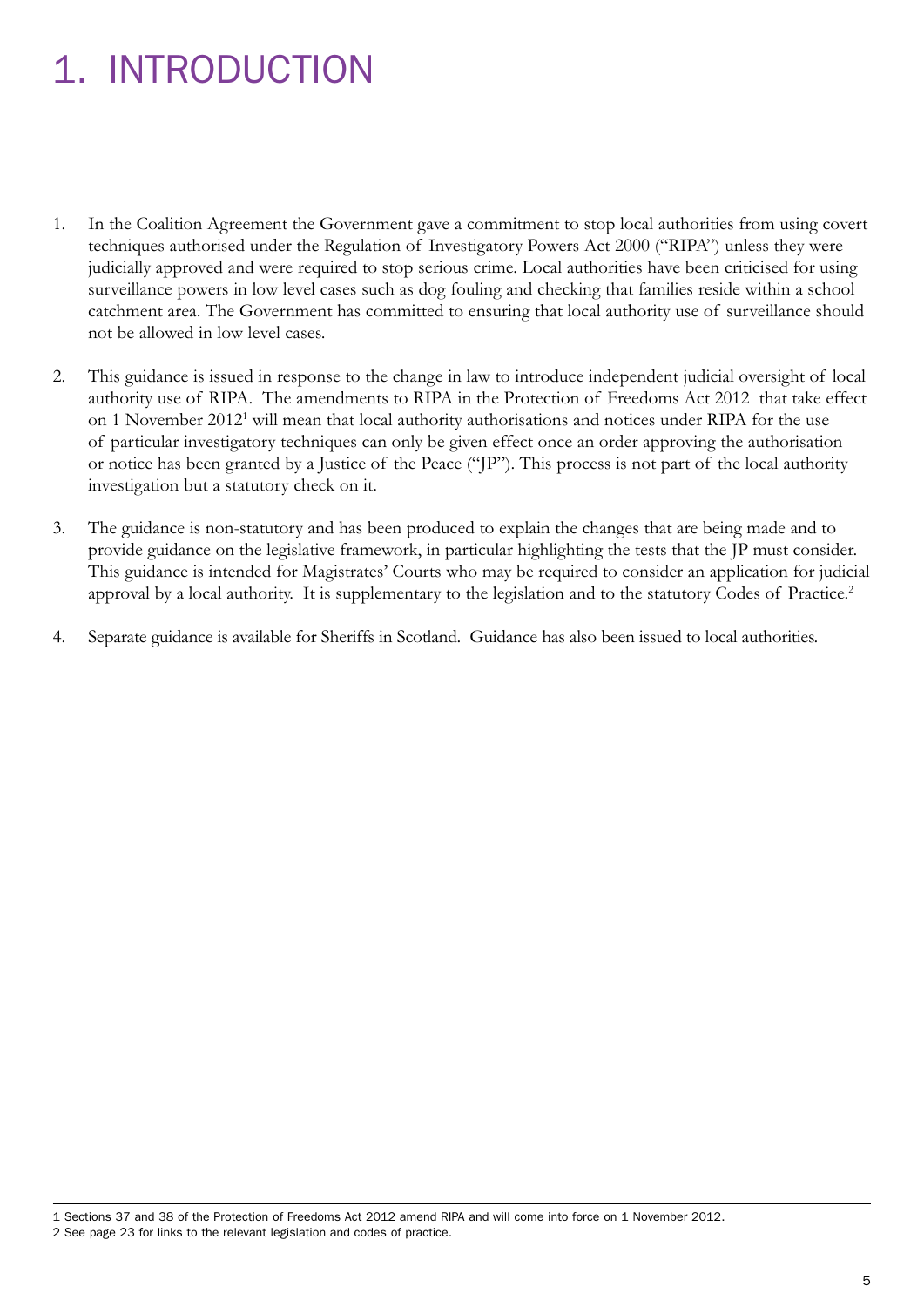# 2. LOCAL AUTHORITY USE OF RIPA INVESTIGATORY TECHNIQUES

# LOCAL AUTHORITY FUNCTIONS

- 5. Local authorities have a wide range of functions and are responsible in law for enforcing over 100 separate Acts of Parliament. In particular local authorities investigate offences in the following areas:
	- Trading standards, including action taken against loan sharks and rogue traders, consumer scams, sale of counterfeit goods, unsafe toys and electrical goods.
	- • Environmental health, including action against large-scale waste dumping, dangerous workplaces, pest control and the sale of unfit food.
	- Benefit fraud, including action to counter fraudulent claims for housing benefits, investigating 'living together' and 'working whilst in receipt of benefit' allegations and council tax evasion.
- 6. Local authorities are also responsible for tackling issues as diverse as anti-social behaviour, unlicensed gambling, threats to children in care, underage employment and taxi regulation.

# USE OF INVESTIGATORY TECHNIQUES

- 7. As part of their investigation a local authority may consider that it is appropriate to use a RIPA technique to obtain evidence. In many cases this will be the only way to gather the necessary evidence.
- 8. The use of an investigative technique can give rise to an interference with an individual's privacy and a public authority will therefore need to consider their obligations under Article 8 of the European Convention on Human Rights (ECHR).
- 9. RIPA provides a legal framework for a public authority to authorise conduct which engages Article 8 ECHR. It does this by ensuring that use of the relevant techniques are authorised only if the tests of necessity, proportionality and legitimate aim are satisfied. Such a request for authorisation under RIPA is considered by designated senior officers (of a particular rank approved by Parliament) and detailed records must be kept. Independent oversight is provided by the Surveillance Commissioner, the Interception of Communications Commissioner and the Investigatory Powers Tribunal (IPT).<sup>3</sup> It is not the function, however, of the Commissioners to keep under review judicial decisions relating to local authority applications.4 The IPT will continue to investigate complaints by individuals about the use of RIPA techniques by public bodies, including local authorities. If, following a complaint to them, the IPT does find fault with a RIPA authorisation or notice it has the power to quash the JP's order which approved the grant or renewal of the authorisation or notice.5
- 10. Local authorities use three investigatory techniques that can be authorised under RIPA:
	- Directed surveillance
	- • Use of a covert human intelligence source
	- • Obtaining and disclosing communications data
- 11. RIPA does not allow the use of any other covert techniques by local authorities to be authorised. In particular, a local authority cannot be authorised under RIPA to intercept the **content** of a communication.

<sup>3</sup> More information on the Investigatory Powers Tribunal can be found at [www.ipt-uk.com](http://www.ipt-uk.com).

<sup>4</sup> See section 57 (4A) and section 62(2A) RIPA.

<sup>5</sup> See section 67(7)(aa) RIPA.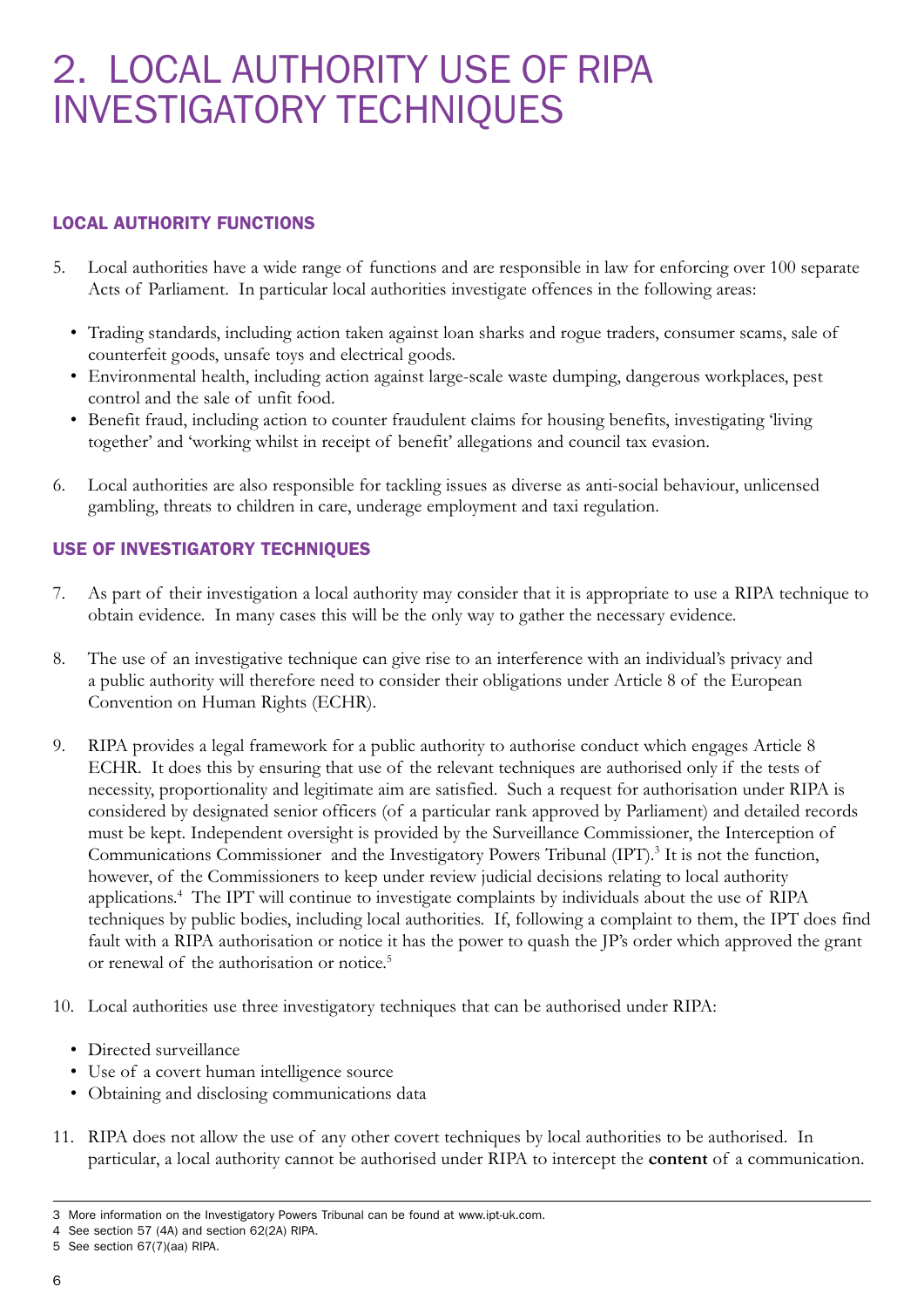# DIRECTED SURVEILLANCE

- 12. **'Directed' surveillance** (DS) is essentially covert surveillance which is not intrusive surveillance.
- 13. Intrusive surveillance is surveillance carried out in relation to residential premises (including hotel bedrooms, prison cells and rented accommodation), premises where legal consultations take place or private vehicles (including hire or company cars, boats or caravans)<sup>6</sup>. Local authorities cannot authorise intrusive surveillance under RIPA.
- 14. For the purposes of RIPA, surveillance is "directed" if it is:
	- • covert, but not intrusive surveillance (i.e. it takes place somewhere other than residential premises, particular premises where legal consultations take place or private vehicles);
	- • conducted for the purposes of a specific investigation or operation e.g. pre-planned against a specific individual or group;
	- • likely to result in the obtaining of private information about a person; and
	- conducted otherwise than as an immediate response to events or circumstances the nature of which is such that it would not be reasonably practicable to seek an authorisation under RIPA7 .
- 15. Surveillance is covert if it is carried out in a manner that is calculated to ensure that persons who are subject to the surveillance are unaware that it is or may be taking place<sup>8</sup>.
- 16. Further guidance on the definition of "directed surveillance" is set out in Chapter 2 of the Covert Surveillance and Property Interference Code of Practice<sup>9</sup>.

### **EXAMPLE**

Kent Trading Standards authorised directed surveillance to follow a rogue trader engaged in landscape gardening. The trader was known to 'cold call' vulnerable people and charge them over the odds for little work. A previous case involved him cold calling a blind elderly woman, charging her  $f$ ,700 to cut her very small lawn, taking her to the bank in the local town and leaving her there to find her own way home. The surveillance operation resulted in the man's arrest, the seizure of his van by the police as it was uninsured and the discovery of offensive weapons in the van.

<sup>6</sup> Intrusive surveillance is defined in section 26(3) of RIPA. In addition, article 3 of the Regulation of Investigatory Powers (Extension of Authorisation Provisions: Legal Consultation) Order 2010 [S.I. 2010/461] provides that surveillance of legal consultations taking place in the premises listed in article 3(2) is also to be treated as intrusive surveillance.

See section 26(3) RIPA for the full definition.

<sup>8</sup> See section 26(9)(a) RIPA.

<sup>9</sup> See page 23 for links to the relevant legislation and codes of practice.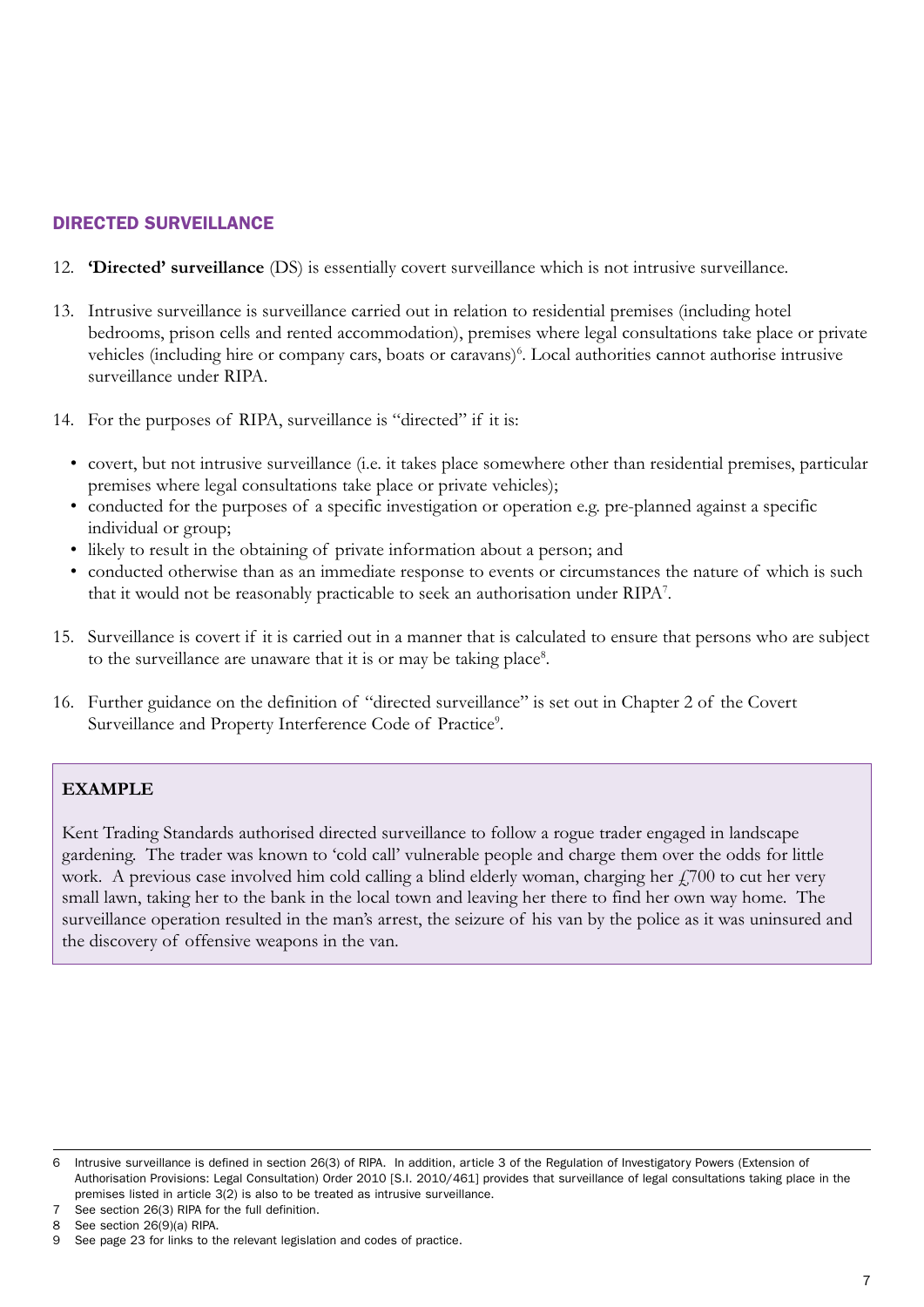## COVERT HUMAN INTELLIGENCE SOURCES

- 17. **Covert Human Intelligence Sources** (CHIS) include undercover officers, public informants and people who make test purchases.
- 18. For the purposes of RIPA<sup>10</sup>, a person is a CHIS if:
- a) he establishes or maintains a personal or other relationship with a person for the covert purpose of facilitating the doing of anything falling within paragraph b) or c);
- b) he covertly uses such a relationship to obtain information or to provide access to any information to another person; or
- c) he covertly discloses information obtained by the use of such a relationship or as a consequence of the existence of such a relationship.
- 19. A local authority authorisation for the conduct and use of a CHIS may include:
	- someone employed or engaged by a local authority to hide their true identity or motivation and covertly use a relationship to obtain information and disclose it to the local authority (an undercover officer); or
	- a member of the public who provides a tip-off to a local authority and is asked to go back and obtain further information by establishing or continuing a relationship whilst hiding their true motivation (an informant).
- 20. Further guidance on the definition of CHIS is set out in Chapter 2 of the Covert Human Intelligence Sources Code of Practice.<sup>11</sup>

### **EXAMPLE**

Norfolk County Council received reports questioning whether meat being sold by a butcher on a market stall was fit for human consumption. A joint investigation was run with the District Council Environmental Services. The source of the meat was unknown. A test purchase was carried out. Offences were revealed. The butcher was successfully prosecuted for offences relating to the failure to dispose of animal by products correctly and for food hygiene offences.

<sup>10</sup> See section 26(8) RIPA.

<sup>11</sup> See Section 6 for links to the relevant legislation and codes of practice.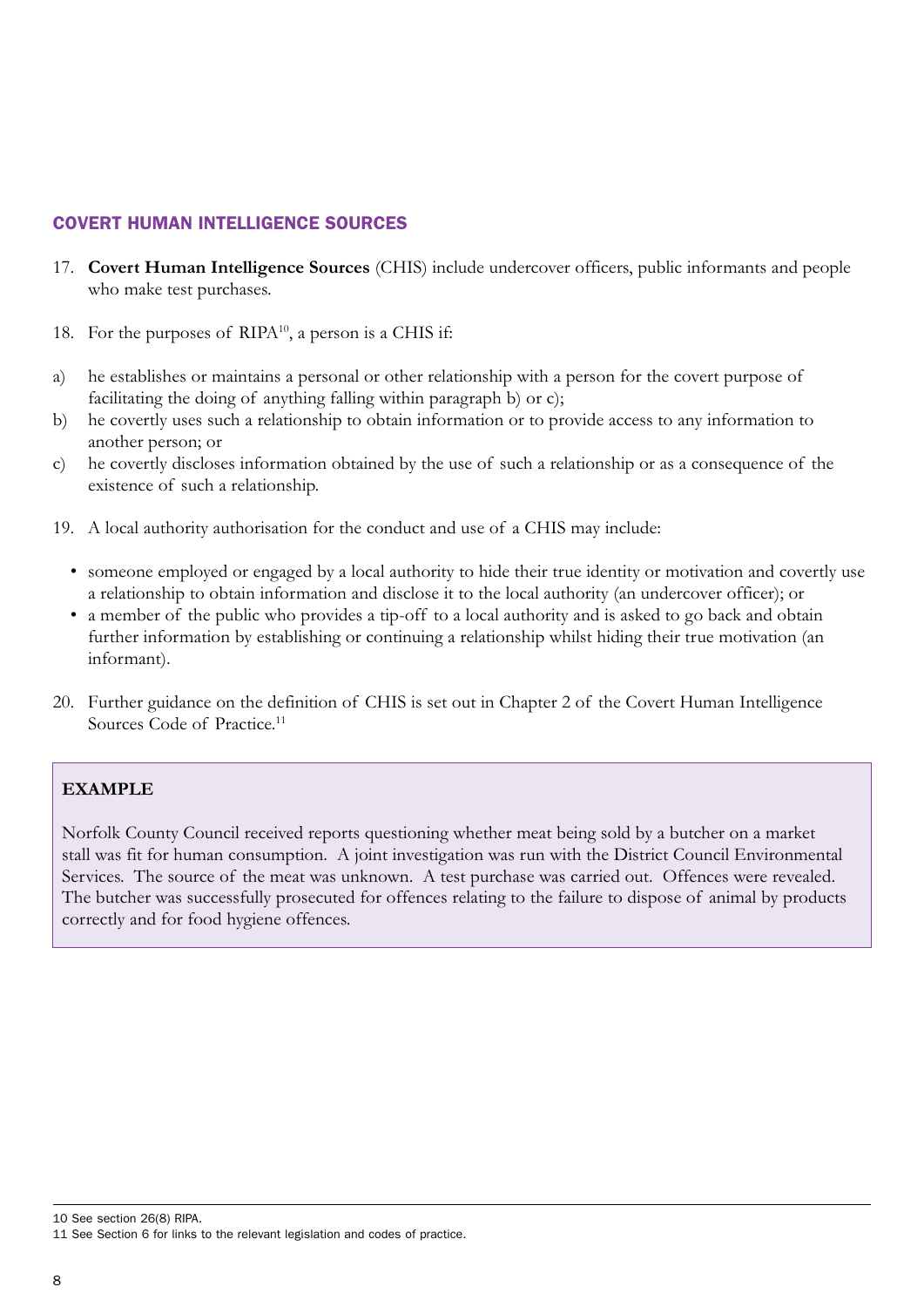## COMMUNICATIONS DATA

- 21. Communications data (CD) is the 'who', 'when' and 'where' of a communication, but not the 'what' (i.e. the content of what was said or written). CD means any of the following:
	- **Traffic Data'** is information about a communication and the equipment used in transmitting it (e.g. information about the location of mobile phones, routing information such as IP address allocation)<sup>12</sup>;
	- **• 'Service Use Information'** is information about the use a person makes of a postal or telecommunications service (e.g. itemised telephone call records, records of connection to internet services, timing and duration of service usage) $^{13}$ ;
	- **• 'Subscriber Information'** is information that communications service providers (CSPs) hold about people to whom they provide a service (e.g. names, addresses, telephone numbers) $^{14}$ .
- 22. Further guidance on the definition of CD is set out in Chapter 2 of the Acquisition and Disclosure of Communications Data Code of Practice<sup>15</sup>.
- 23. Under RIPA a local authority can only authorise the acquisition of the less intrusive types of CD: service use and subscriber information. Under no circumstances can local authorities be authorised to obtain traffic data under RIPA.
- 24. Local authorities are not permitted to intercept the content of any person's communications and it is an offence to do so without lawful authority.

#### **EXAMPLE**

Leicestershire County Council Trading Standards Service used CD during an investigation into car clocking. Two individuals purchased high mileage cars via vehicle auction sales and reduced their odometer readings using bespoke mileage correction equipment. Cars were subsequently sold to unsuspecting private buyers together with altered MOT certificates and falsified service histories. The criminal offences under investigation were: conspiracy to undertake a business for a fraudulent purpose, supplying goods with a false trade description and engaging in unfair commercial practice. This form of acquisitive crime allows the fraudster to make substantial financial gains whilst the purchaser is left with a vehicle of minimal resale value. This activity also harms the collective interest of businesses that operate within the retail car trade. An array of names, addresses and telephone numbers were provided by the defendants in advertisements, auction records and sales invoices. Subscriber checks acquired in relation to the telephone numbers enabled investigators to link both defendants to the purchase and sale of around forty vehicles.

<sup>12</sup> See section 21(4)(a) and 21(6) RIPA for the full definition, and paragraphs 2.19 to 2.22 of the Acquisition and Disclosure of CD Code of Practice for further guidance and examples of traffic data.

<sup>13</sup> See section 21(4)(b) RIPA for the full definition and paragraphs 2.23 to 2.24 of the Acquisition and Disclosure of CD Code of Practice for further guidance and examples of service use information.

<sup>14</sup> See section 21(4)(c) RIPA for the full definition and paragraphs 2.25 to 2.29 of the Acquisition and Disclosure of CD Code of Practice for further guidance and examples of subscriber information.

<sup>15</sup> See Section 6 for links to the relevant legislation and codes of practice.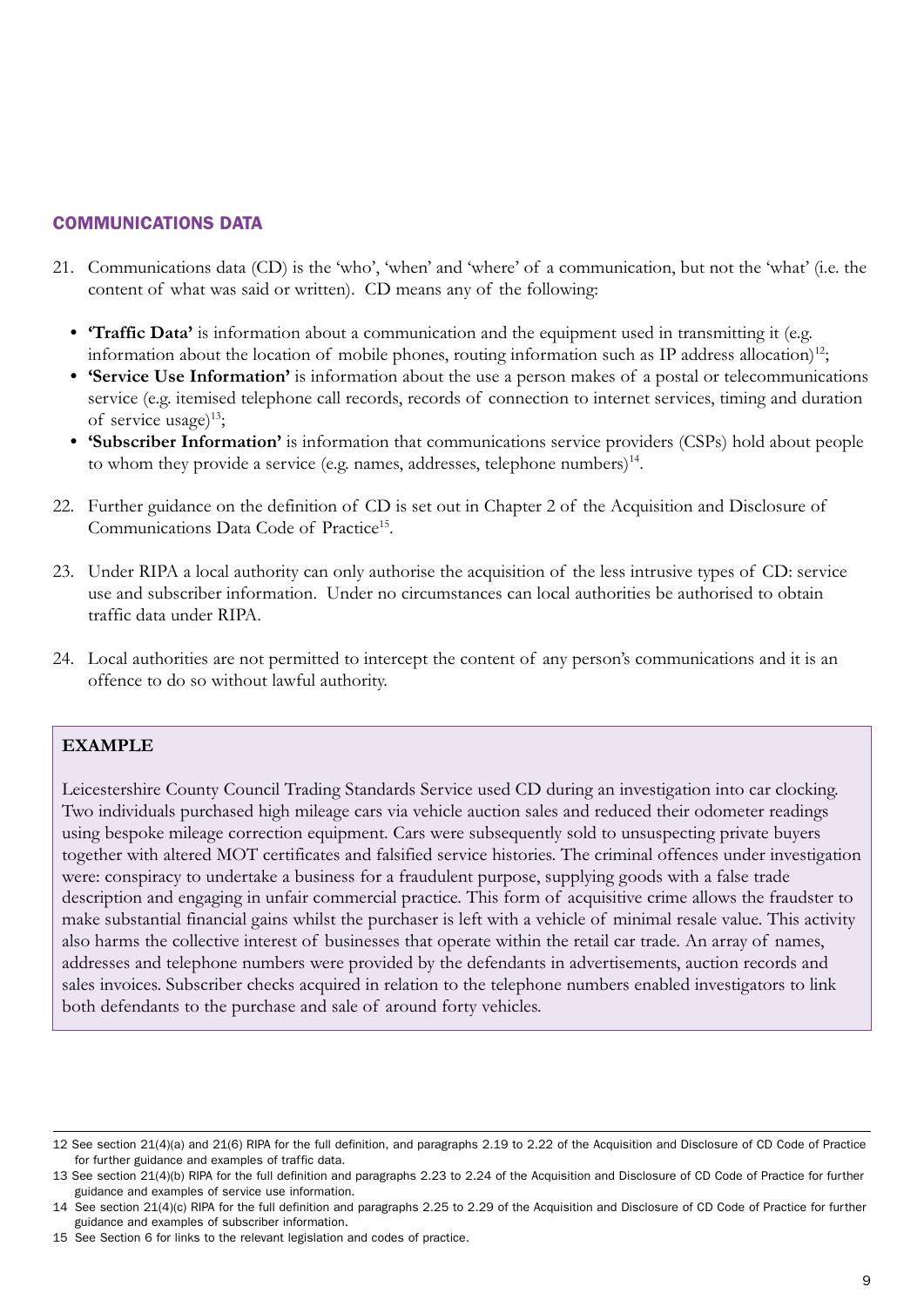# 3. GENERAL RIPA PRINCIPLES

## IS A RIPA AUTHORISATION REQUIRED?

- 25. A local authority using investigative techniques will need to consider whether or not the use of that technique engages Article 8 of the ECHR. If it does, then obtaining an authorisation under RIPA is one way for the local authority to ensure that their activity is conducted lawfully and compatibly with the ECHR.
- 26. If the local authority is proposing to act covertly but Article 8 is not engaged then no RIPA authorisation is necessary. For instance, a local authority may covertly monitor traffic flows or check the volume of people using a particular facility without obtaining private information about anyone. The local authority will assess whether they should obtain authorisation under RIPA.

#### **NECESSITY**

- 27. A RIPA authorisation may only be granted if the authorising officer believes that the conduct is necessary for one or more of the statutory purposes. The statutory purposes in RIPA mirror the legitimate aims in Article 8(2) ECHR. The RIPA Orders<sup>16</sup> provide that local authorities may only authorise the use of covert techniques for the purpose of 'the prevention or detection of crime or the prevention of disorder'17.
- 28. Preventing and detecting crime goes beyond the prosecution of offenders and includes actions taken to avert, end or disrupt the commission of criminal offences. The local authority must be satisfied that there is an identifiable offence to detect or prevent before authorising the use of any covert technique under RIPA.

### PROPORTIONALITY

29. The authorising officer must also believe that the authorised conduct is proportionate to what is sought to be achieved. This involves balancing the seriousness of the intrusion into the privacy of the subject of the investigation (or any other person who may be affected) against the need for the activity in investigative terms. If overt investigative methods would be effective, it is unlikely to be proportionate to authorise intrusive covert activity.

<sup>16</sup> For further information refer to: The Regulation of Investigatory Powers (Directed Surveillance and Covert Human Intelligence Sources) Order 2010 (SI 2010 No. 521) and The Regulation of Investigatory Powers (Communications Data) Order 2010 (SI2010 No.480). 17 There is a further restriction on use of directed surveillance – see paragraph 55 below.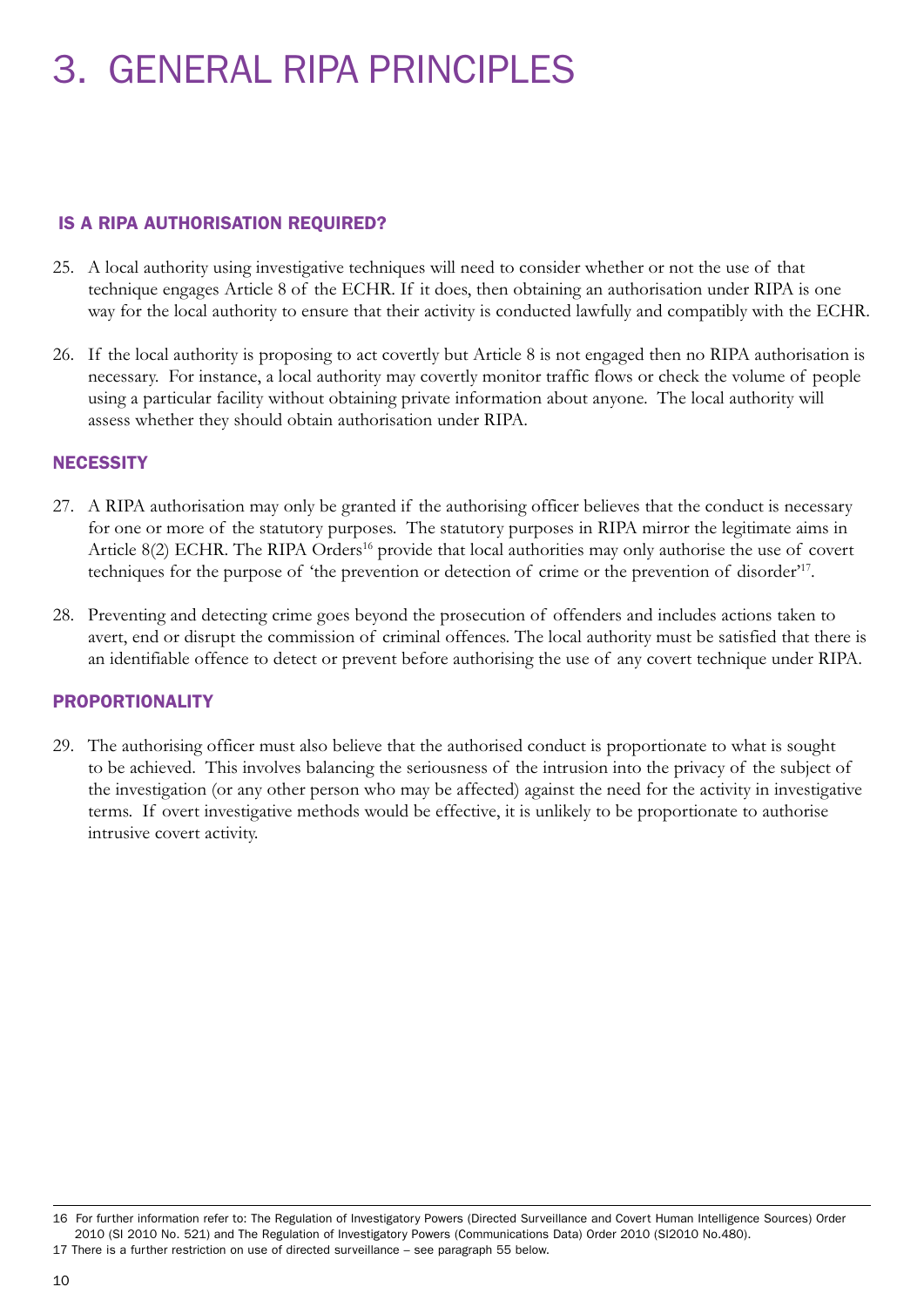- 30. The authorisation will not be proportionate if it is excessive in the overall circumstances of the case. Each action authorised should bring an expected benefit to the investigation or operation and should not be disproportionate or arbitrary. The fact that a suspected offence may be serious will not alone render intrusive actions proportionate. Similarly, an offence may be so minor that any development of covert techniques would be disproportionate. The following elements of proportionality should therefore be considered:
	- Balancing the size and scope of the proposed activity against the gravity and extent of the perceived crime or offence;
	- • Explaining how and why the methods to be adopted will cause the least possible intrusion on the subject and others;
	- Considering whether the activity is an appropriate use of the legislation and a reasonable way, having considered all reasonable alternatives, of obtaining the necessary result;
	- Recording, as far as reasonably practicable, what other methods had been considered and why they were not implemented.
- 31. Particular consideration should be given to circumstances where it is likely that confidential information or matters subject to legal privilege may be acquired. This includes but is not limited to communications between a professional legal adviser and his client, a Member of Parliament and another person on constituency matters, confidential personal information, or confidential journalistic information<sup>18</sup>.

# COLLATERAL INTRUSION

32. The risk and proportionality of interfering with the privacy of people not connected with the investigation must also be weighed and, where possible, steps taken to mitigate it.

<sup>18</sup> See Covert Surveillance and Property Interference: Code of Practice, chapter 4 and Covert Human Intelligence Sources: Code of Practice, chapter 4.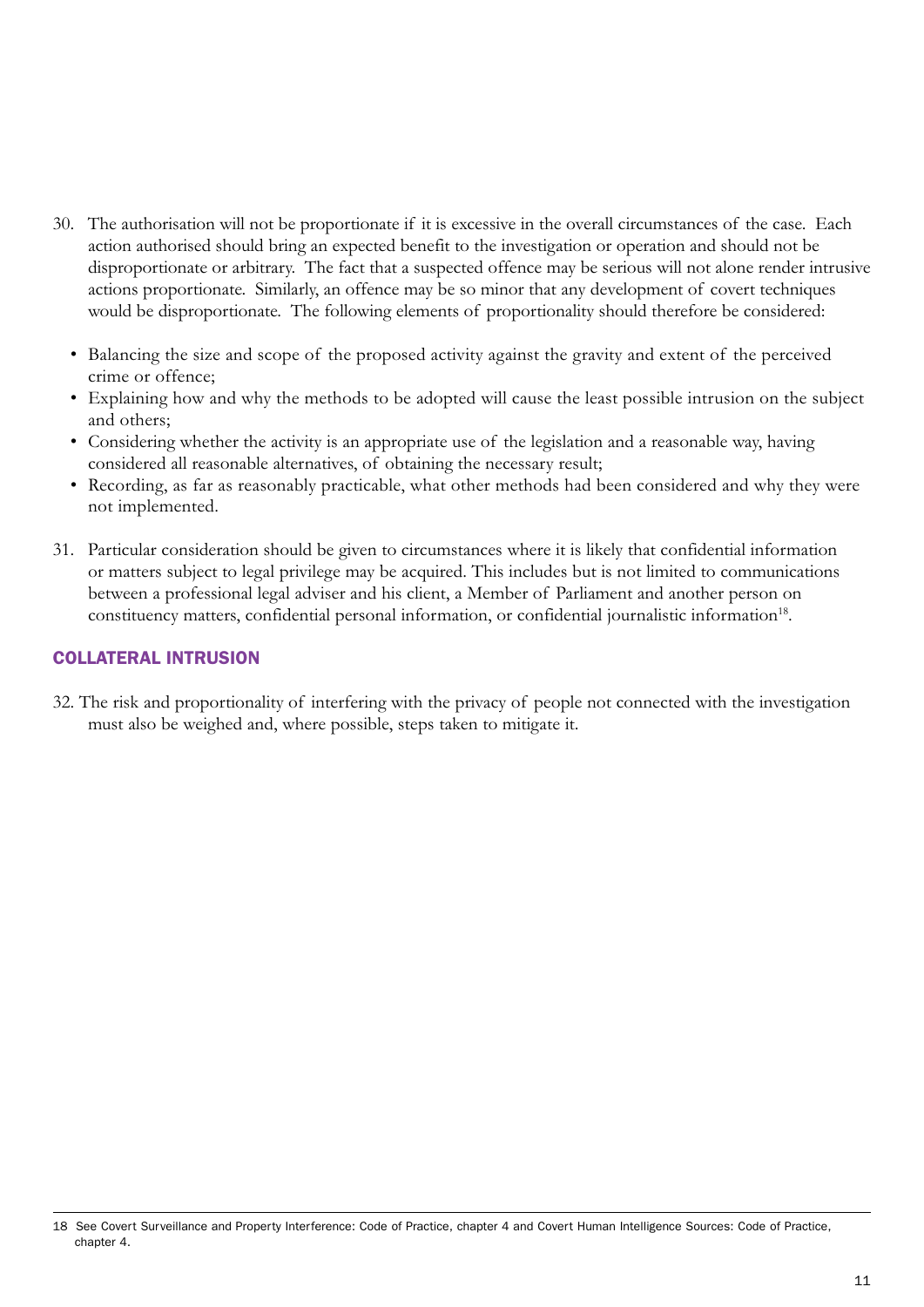# 4. THE LOCAL AUTHORITY RIPA PROCESS AND THE ROLE OF THE JP

## OVERVIEW OF THE PROCESS

- 33. The judicial approval process introduced by the Protection of Freedoms Act 2012 and coming into effect on 1 November 2012 applies to situations where a local authority applicant (i.e. the investigating officer the person involved in conducting an investigation or operation) is intending to use a covert investigatory technique and the local authority takes the view that use of that technique should be authorised under RIPA.
- 34. Current practice is that the local authority will authorise internally. The applicant will complete a written RIPA authorisation or notice form setting out for consideration by the authorising officer or, for CD, the designated person; why use of a particular technique is necessary and proportionate in their investigation. This authorising officer or designated person holds a prescribed office in the relevant local authority and will consider the application, recording his/her considerations and countersign the form if he/she believes the statutory tests are met.
- 35. In the case of CD the RIPA authorisation or notice will have also been scrutinised by a single point of contact (a 'SPoC'). The SPoC is either an accredited individual or a group of accredited individuals trained to facilitate lawful acquisition of communications data and effective co-operation between a public authority and Communication Service Providers (CSPs). An accredited SPoC promotes efficiency and good practice in ensuring only practical and lawful requests for CD are made<sup>19</sup>. For many local authorities the SPoC services are carried out by the National Anti-Fraud Network ('NAFN') (More details on the SPoC role, NAFN and consequential acquisition of CD is contained at Annex C).
- 36. These practices will continue. However, there will now be an additional stage in the process for all three techniques. After the form has been countersigned the local authority will seek judicial approval for their RIPA authorisation or notice. The JP will decide whether a local authority grant or renewal of an authorisation or notice to use RIPA should be approved and it will not come into effect unless and until it is approved by a JP. Although it is possible for local authorities to request judicial approval for the use of more than one technique at the same time, in practice, as different considerations need to be applied to different techniques, this would be difficult to perform with the degree of clarity required. As a rule local authorities should aim to submit separate authorisations or notices to authorise the use of different RIPA techniques.

<sup>19</sup> Acquisition and Disclosure of Communications Data: Code of Practice, paragraph 3.15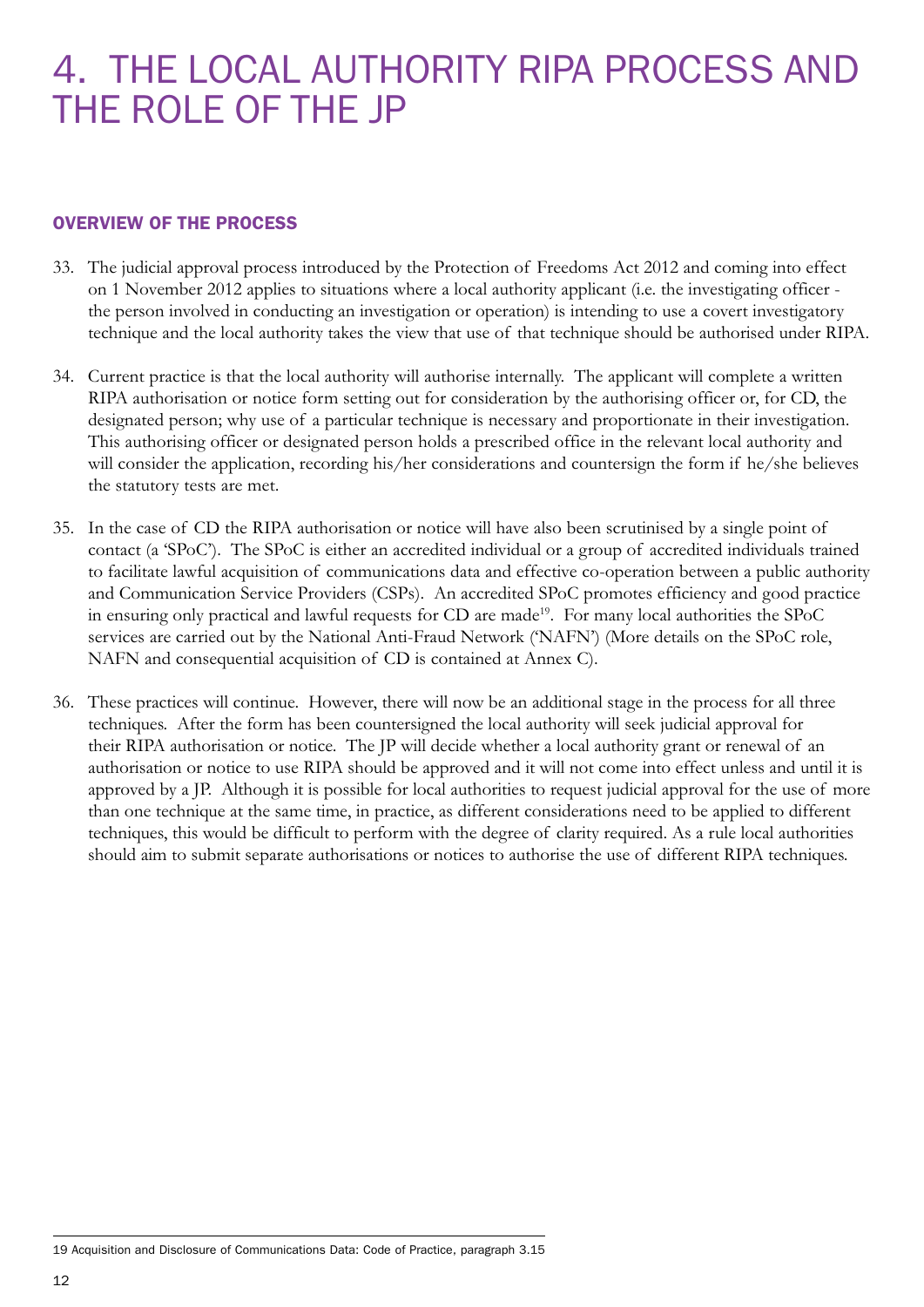37. The process is outlined below:

# DIRECTED SURVEILLANCE / CHIS (COVERT HUMAN INTELLIGENCE SOURCE)



## COMMUNICATIONS DATA

| Local<br>authority<br>applicant<br>takes<br>technical<br>advice from<br>an accredited<br>SPoC acting<br>for local<br>authority |  | SPoC/<br>applicant<br>completes<br><b>RIPA</b><br>authorisation<br>or notice<br>for CD and<br>judicial<br>application/<br>order form | Passes for<br>authorisation to<br>authorising officer | Local<br>authority<br>designated<br>person<br>considers<br>form and<br>countersigns<br>if tests are<br>met | Local<br>authority<br>seeks judicial<br>approval | Apply to JP<br>for approval<br>of the<br>authorisation<br>or notice |
|--------------------------------------------------------------------------------------------------------------------------------|--|--------------------------------------------------------------------------------------------------------------------------------------|-------------------------------------------------------|------------------------------------------------------------------------------------------------------------|--------------------------------------------------|---------------------------------------------------------------------|
|--------------------------------------------------------------------------------------------------------------------------------|--|--------------------------------------------------------------------------------------------------------------------------------------|-------------------------------------------------------|------------------------------------------------------------------------------------------------------------|--------------------------------------------------|---------------------------------------------------------------------|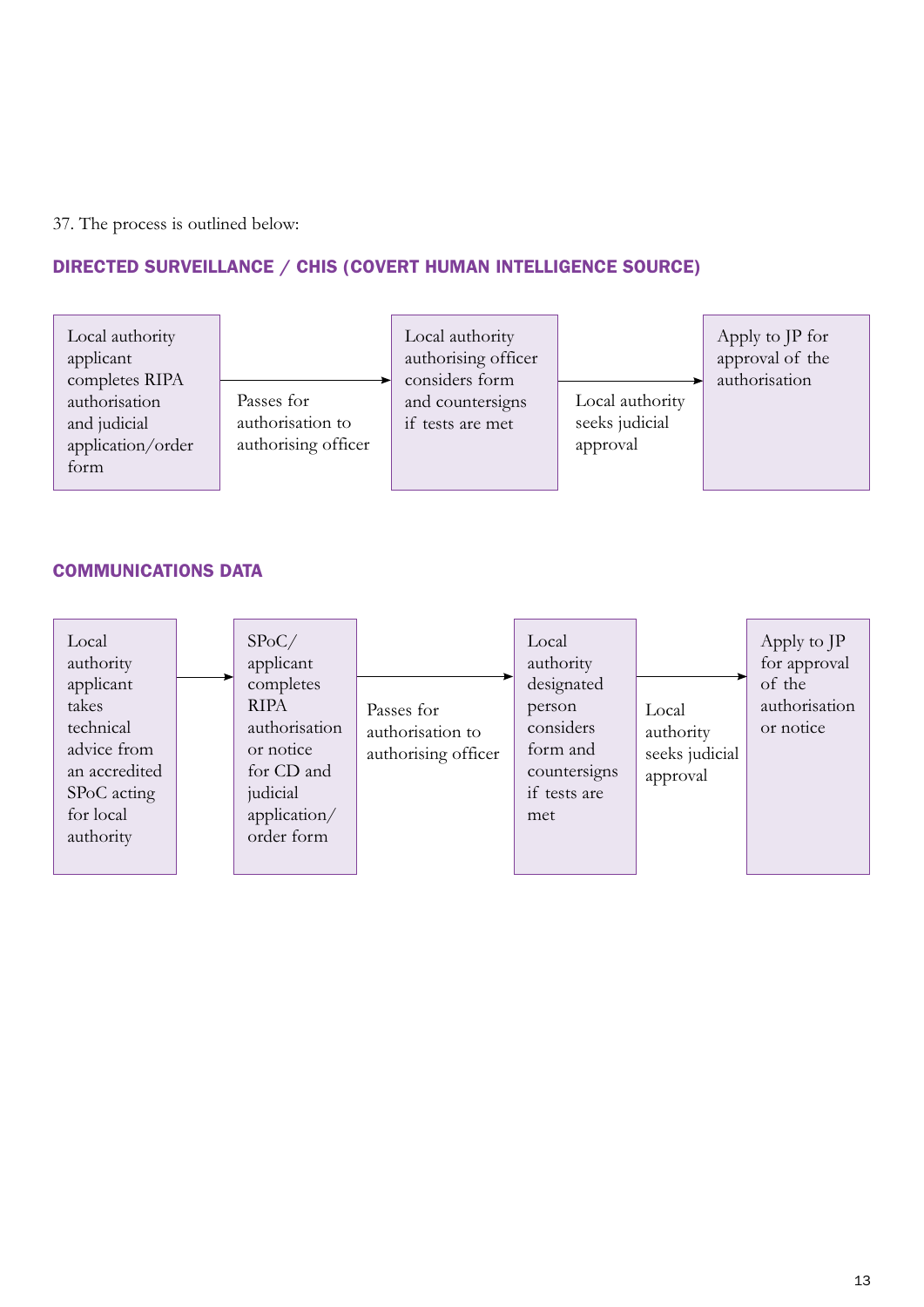# THE ROLE OF THE JUSTICE OF THE PEACE

- 38. The role of the JP is set out in section 23A RIPA (for CD) and section 32A RIPA (for directed surveillance and CHIS).
- 39. These sections provide that the authorisation, or in the case of CD, the notice, shall not take effect until the JP has made an order approving such an authorisation or notice. The matters on which the JP needs to be satisfied before giving judicial approval are that:
	- there were reasonable grounds for the local authority to believe that the authorisation or notice was necessary and proportionate and there remain reasonable grounds for believing that these requirements are satisfied at the time when the JP is considering the matter<sup>20</sup>;
	- in the case of a CHIS authorisation, that there were reasonable grounds for the local authority to believe that arrangements exist for the safety and welfare of the source that satisfy section 29(5) RIPA and there remain reasonable grounds for believing that these requirements are satisfied at the time when the JP is considering the matter<sup>21</sup>;
	- in the case of a CHIS authorisation, that there were reasonable grounds for the local authority to believe that the requirements imposed by Regulation of Investigatory Powers (Juveniles) Order 2000<sup>22</sup> were satisfied and there remain reasonable grounds for believing that these requirements are satisfied at the time when the JP is considering the matter<sup>23</sup>;
	- the local authority application has been authorised by a designated person / authorising officer.<sup>24</sup>;
	- the grant of the authorisation or in the case of CD, the notice, was not in breach of any restriction imposed by virtue of an order made under the following sections of RIPA:
	- 25(3) (for communications data),
	- $-29(7)(a)$  (for CHIS),
	- $-$  30(3) (for directed surveillance and CHIS)<sup>25</sup>:
	- any other conditions that may be provided for by an order made by the Secretary of State were satisfied.
- 40. A detailed explanation of what is required for each of these techniques is set out in paragraphs 48 83 below.
- 41. The same considerations apply where a local authority is seeking judicial approval to continue using a technique (i.e. a renewal). Although the JP will wish to examine whether the case for a more sustained interference of Article 8 still meets the principle of proportionality. In particular he or she will want to consider the content and value of the information obtained so far.<sup>26</sup>

<sup>20</sup> For CD see sections 23A(3) and (4) RIPA. For directed surveillance see section 32A(3) RIPA. For CHIS see section 32A(5) RIPA insofar as it relates to the requirements imposed by section 29(2)(a) and (b) RIPA.

<sup>21</sup> See section 32A(5) RIPA insofar as it relates to the requirements imposed by section 29(2)(c) RIPA.

<sup>22</sup> SI 2000/2793.

<sup>23</sup> See section 32A(5) RIPA insofar as it relates to requirements imposed by virtue of section 29(7)(b) RIPA.

<sup>24</sup> For communications data, see section 23A(5)(a)(i) RIPA. For directed surveillance, see section 32A(4)(a)(i) RIPA. For CHIS, see section 32A(6) (a)(i) RIPA. For more detailed guidance on the ranks of designated individuals see paragraphs 51-54, 67-71 and 79-82 of this guidance.

<sup>25</sup> For communications data, see section 23A(5)(a)(ii) RIPA. For directed surveillance, see section 32A(4)(a)(ii) RIPA. For CHIS, see section 32A(6) (a)(ii) RIPA. For more detailed guidance on the restrictions imposed under the provisions referred to see paragraphs 55, 65, 66, 72, 73, and 83 below.

<sup>26</sup> See the Covert Surveillance and Property Interference Code of Practice, Chapter 5, paragraphs 5.12-5.16, Covert Human Intelligence Sources Code of Practice, Chapter 5, paragraphs 5.17-5.22 and Acquisition and Disclosure of Communications Data Code of Practice, Chapter 3, paragraphs 3.46-3.48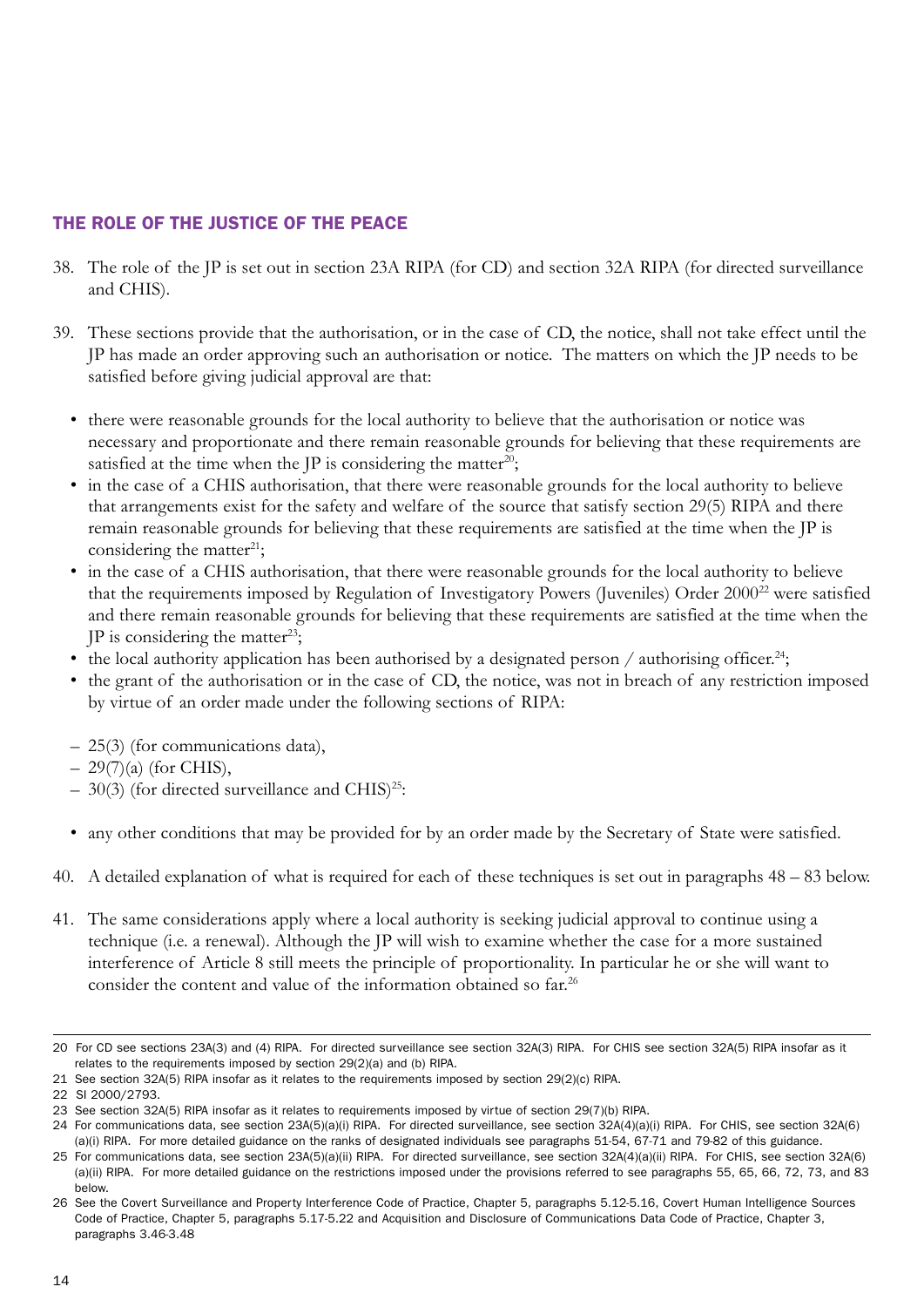# DEFINITION OF A LOCAL AUTHORITY

- 42. RIPA defines a local authority as:
	- the Common Council of the City of London in its capacity as a local authority;
	- a London borough council;
	- a county council or district council in England;
	- a county council or county borough council in Wales; and
	- the Council of the Isles of Scilly.
- 43. The definition of local authorities as set out in the relevant statutory instruments (Nos.480 and 521 of 2010) includes metropolitan borough councils by virtue of the Local Government Acts. There is no category of 'unitary' or 'metropolitan' or 'city' or 'borough' councils that does not fall within the definition of 'district' or 'county' council as set out in those Acts.
- 44. This statutory definition of a local authority does not include local authority umbrella organisations or consortia. However, a local authority can use an external contactor to carry out directed surveillance or to establish or maintain a relationship for a covert purpose. In these circumstances then that body or person must be clearly identified in the application to the JP.

## TIME LIMITS

- 45. The current time limits for an authorisation or notice will remain.<sup>27</sup> That is: three months for directed surveillance and twelve months for a CHIS (one month if the CHIS is under 18). Authorisations and notices for CD will be valid for a maximum of one month from the date the JP has approved the grant. This means that the conduct authorised should have been commenced or the notice served within that month.
- 46. A renewal must be authorised prior to the expiry of the original authorisation, but it runs from the expiry date and time of that original authorisation. Authorisations may be renewed more than once if still considered necessary and proportionate.
- 47. Applications for renewals should not be made until shortly before the original authorisation period is due to expire. It is impossible to give a definitive period prior to expiry when an application for renewal should be made, but local authorities must take account of factors which may delay the renewal process (e.g. intervening weekends or the availability of the authorising officer and a JP to grant approval).

<sup>27</sup> See section 43 RIPA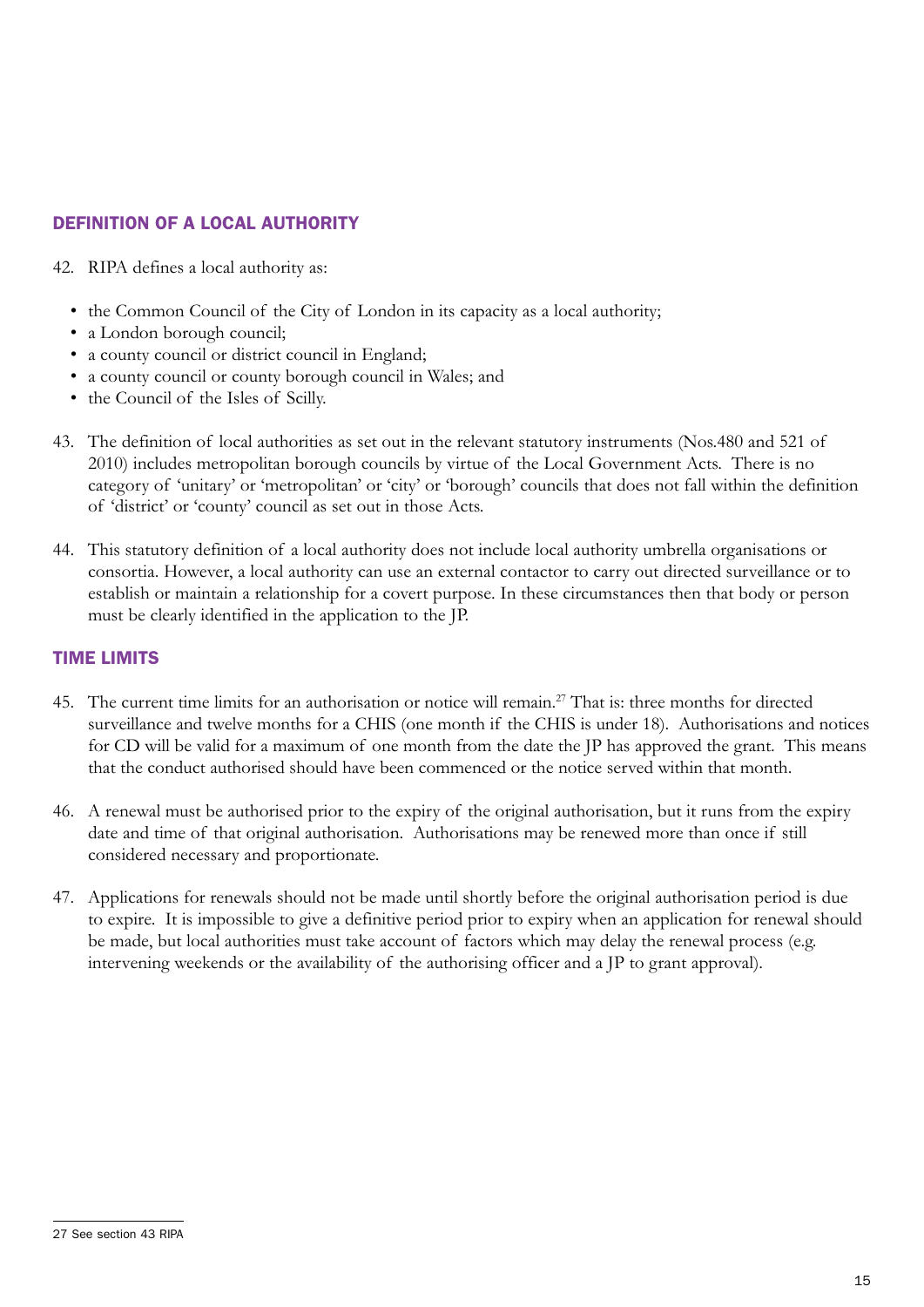# DIRECTED SURVEILLANCE

## Authorisation Requiring Judicial Approval

48. Under section 28(1) RIPA, local authorities may authorise the use of directed surveillance. A local authority will need to seek judicial approval of the grant or renewal of any authorisation under RIPA.

### Necessity and Proportionality

- 49. The requirements of necessity and proportionality are fundamental parts of the RIPA authorisation. Further guidance on these can be found in section 3 of this guidance and the relevant Code of Practice.
- 50. A local authority can only be authorised under RIPA to carry out directed surveillance where it:
	- **is necessary for the purpose of preventing or detecting crime or of preventing disorder28**; and
	- Meets the 'crime threshold' set out in secondary legislation which comes into effect on 1 November 2012. This is explained further in paragraph 55 of this guidance.

## Authorising Officer

- 51. For the purposes of directed surveillance the authorising officer in a local authority is the **Director, Head**  of Service, Service Manager or equivalent<sup>29</sup>.
- 52. An individual holding a more senior rank may also be a authorising officer<sup>30</sup>.
- 53. Where it is likely that knowledge of confidential information or matters subject to legal privilege will be acquired, the directed surveillance may only be authorised by the **Head of Paid Service**, or (in his/her absence) the person acting as the Head of Paid Service<sup>31</sup>. Local authorities are also subject to additional restrictions in relation to legal professional privilege, which are described further below.
- 54. If there is any doubt regarding sufficiency of rank the JP should request the local authority representative obtain confirmation from their Local Authority Monitoring Officer who will be able to advise them.

<sup>28</sup> See section 28(2) and (3) RIPA which set out the necessity grounds in general. See also article 5 and the entry for local authorities (i.e. any county council, etc) in the Schedule to the Regulation of Investigatory Powers (Directed Surveillance and Covert Human Intelligence Sources) Order 2010 (SI 2010/521) which limits local authorities to the necessity ground in section 28(3)(b) RIPA. Local authorities cannot authorise directed surveillance for the purpose of preventing disorder unless this involves a criminal offence which meets the threshold set out at paragraph 55.

<sup>29</sup> See article 3(2) and the entry for local authorities (i.e. any county council, etc) in the Schedule to the Regulation of Investigatory Powers (Directed Surveillance and Covert Human Intelligence Sources) Order 2010 (SI 2010/521).

<sup>30</sup> See article 3(3) of the Regulation of Investigatory Powers (Directed Surveillance and Covert Human Intelligence Sources) Order 2010 (SI 2010/521).

<sup>31</sup> See the Covert Surveillance and Property Interference Code of Practice, Chapter 4 (particularly paragraphs 4.3 and 4.14) and Annex A.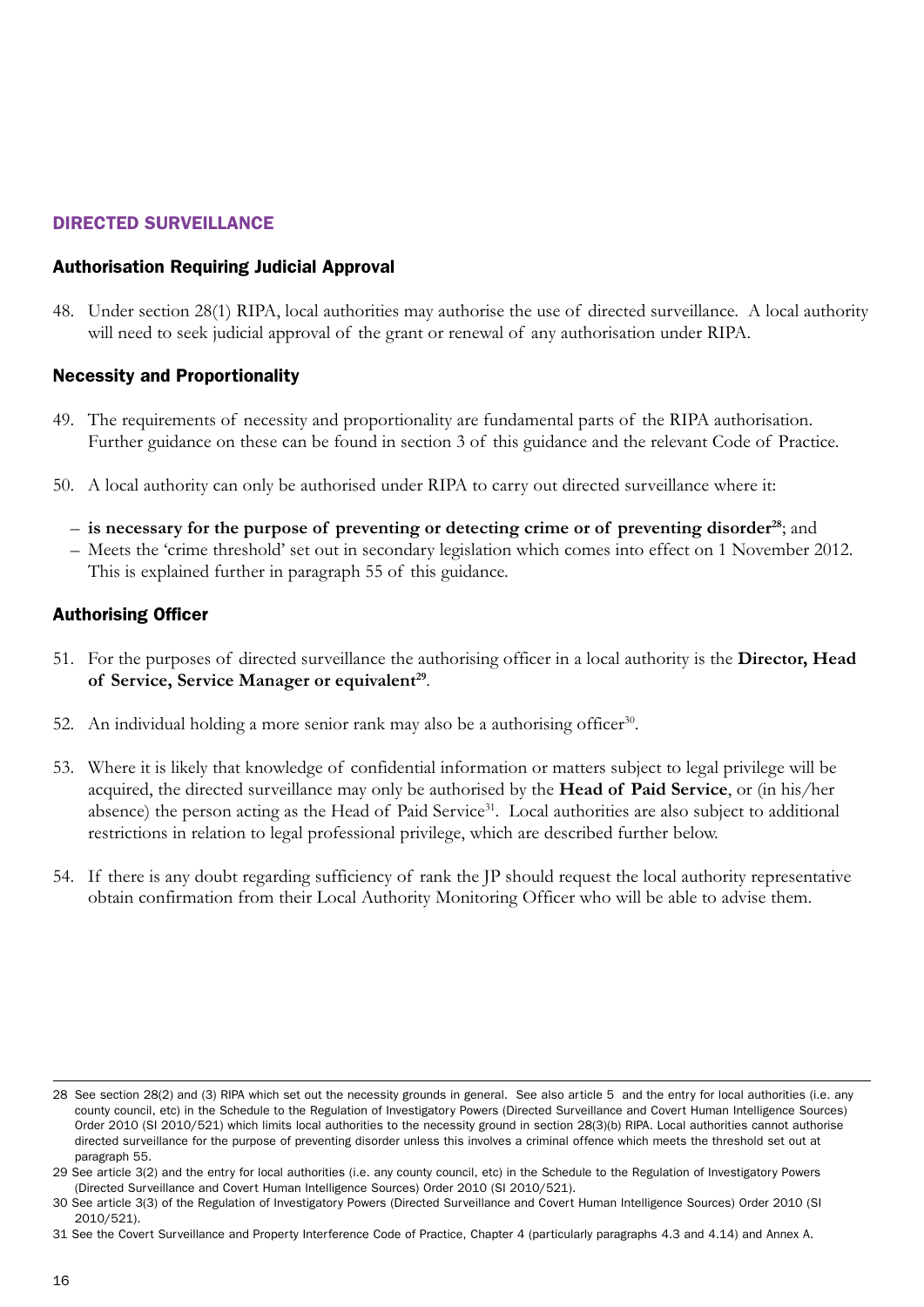## Additional Restrictions and Conditions

## **Crime Threshold**

- 55. Under the Regulation of Investigatory Powers (Directed Surveillance and Covert Human Intelligence Sources) Order 2010<sup>32</sup> local authorities may only authorise use of directed surveillance where they are investigating crime and where the criminal offence being investigated meets one of the following conditions:
	- (a) the offence is punishable, whether on summary conviction or on indictment, by a maximum term of at least 6 months of imprisonment, or
	- (b) the offence is an offence under:
		- (i) sections 146, 147 or 147A of the Licensing Act 2003 or
		- (ii) section 7 of the Children and Young Persons Act 1933.

## **Intrusive Surveillance**

- 56. Local authorities cannot authorise the use of intrusive surveillance under RIPA.
- 57. Intrusive surveillance is surveillance that is carried out in relation to anything taking place on any residential premises or in any private vehicle<sup>33</sup>. Images taken with equipment which consistently provide the same detail or quality as if they were taken in residential premises or private vehicles constitutes 'intrusive' surveillance.
- 58. Additionally, surveillance of any of the following premises whilst they are being used for legal consultation is to be treated as intrusive surveillance:
	- (a) any place in which persons who are serving sentences of imprisonment or detention, remanded in custody or committed in custody for trial or sentence may be detained;
	- (b) any place in which persons may be detained under relevant immigration legislation;
	- (c) any place in which persons may be detained under the Mental Health Act 1983;
	- (d) police stations;
	- (e) any place of business of any professional legal adviser;
	- (f) any place used for the sittings and business of any court, tribunal, inquest or inquiry<sup>34</sup>.

<sup>32</sup> S.I. 2010/521, see article 7A. This restriction comes into force on 1 November 2012.

<sup>33</sup> See section 26(3) RIPA for full definition.

<sup>34</sup> For the definition of 'legal consultation' and the full definitions of the relevant premises, see articles 2 and 3 of the Regulation of Investigatory Powers (Extension of Authorisation Provisions: Legal Consultations) Order 2010 (SI 2010/461).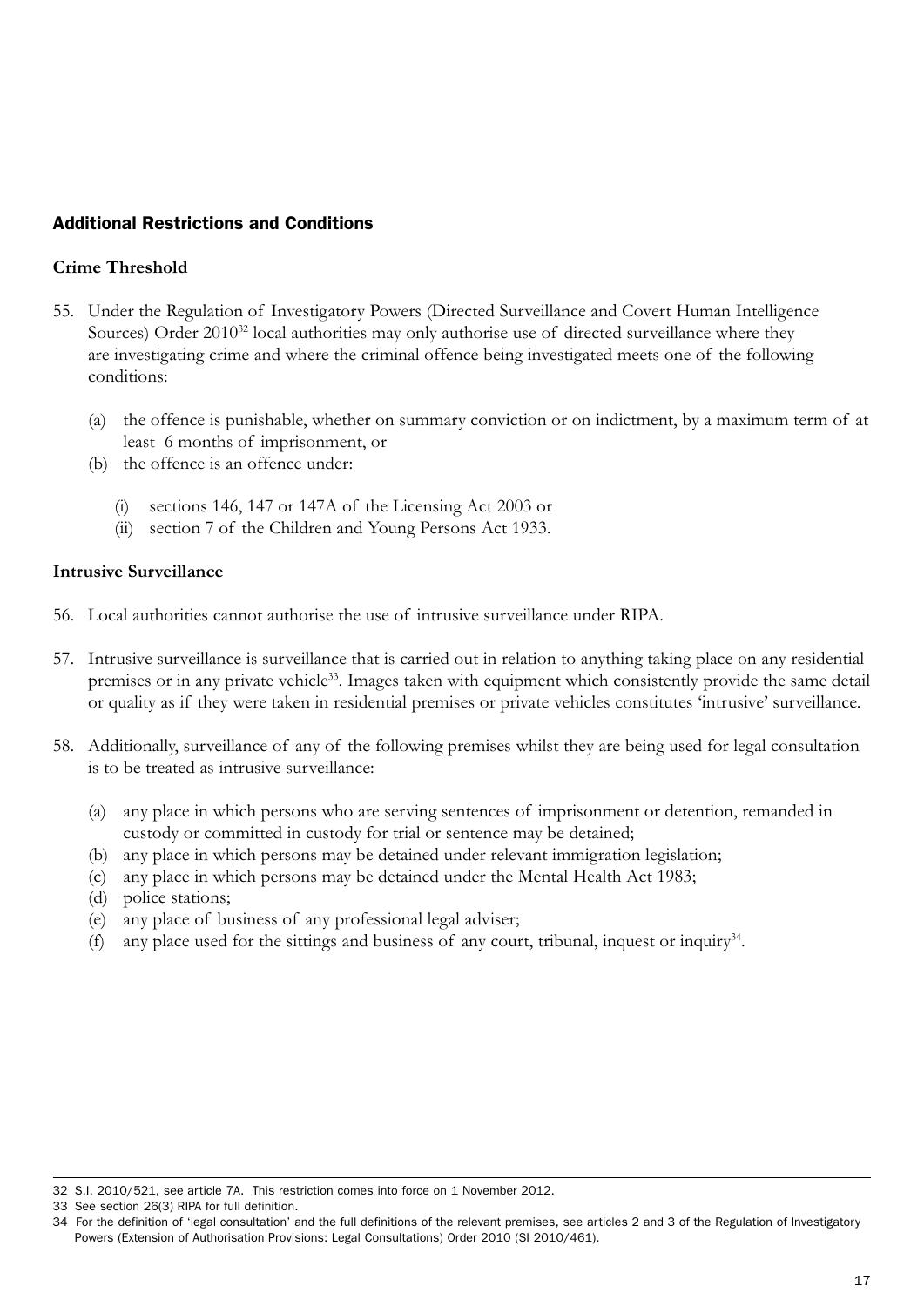## COVERT HUMAN INTELLIGENCE SOURCES

### Authorisation Requiring Judicial Approval

- 59. Under section 29(1) RIPA, local authorities may authorise the conduct or use of a CHIS. A local authority will need to seek judicial approval of the grant or renewal of any authorisation under RIPA.
- 60. The local authority is not required to provide the true identity of the source either on the application form or verbally to the JP.

#### Necessity and Proportionality

- 61. The requirements of necessity and proportionality are fundamental parts of the RIPA authorisation. Further guidance on these can be found in section 3 of this guidance and the relevant Code of Practice.
- 62. A local authority can only be authorised under RIPA for the conduct or use of a CHIS where it **is necessary for the purpose of preventing or detecting crime or of preventing disorder.35**

#### Arrangements for the safety and security of the CHIS

- 63. A local authority must have arrangements in place that ensure:
- an individual in the local authority has day-to-day responsibility for dealing with the source and for the CHIS's security and welfare;
- an individual in the local authority has general oversight of the use made of the CHIS and for maintaining a record of such use;
- records relating to the CHIS contain particulars of the matters specified in the Regulation of Investigatory Powers (Source Records) Regulations 2000<sup>36</sup>;
- records that disclose the identity of the CHIS will only be available to those who need access to them<sup>37</sup>.
- 64. Where a CHIS is under the age of 16 arrangements must also include ensuring that an appropriate adult (usually a parent or carer) is present at every meeting with the local authority<sup>38</sup>.

#### Restrictions on use of juveniles

65. A local authority cannot authorise the use of a CHIS under the age of 16 to gather evidence against his parents or carers<sup>39</sup>.

<sup>35</sup> See section 29(2) and (3) RIPA which set out the necessity grounds in general. See also article 5 and the entry for local authorities (i.e. any county council, etc) in the Schedule to the Regulation of Investigatory Powers (Directed Surveillance and Covert Human Intelligence Sources) Order 2010 (SI 2010/521) which limits local authorities to the necessity ground in section 29(3)(b) RIPA.

<sup>36</sup> SI 2000/2725 attached at Annex D.

<sup>37</sup> See section 29(5) RIPA.

<sup>38</sup> See article 4, Regulation of Investigatory Powers (Juveniles) Order 2000 (SI 2000/2793).

<sup>39</sup> See article 3, Regulation of Investigatory Powers (Juveniles) Order 2000 (SI 2000/2793).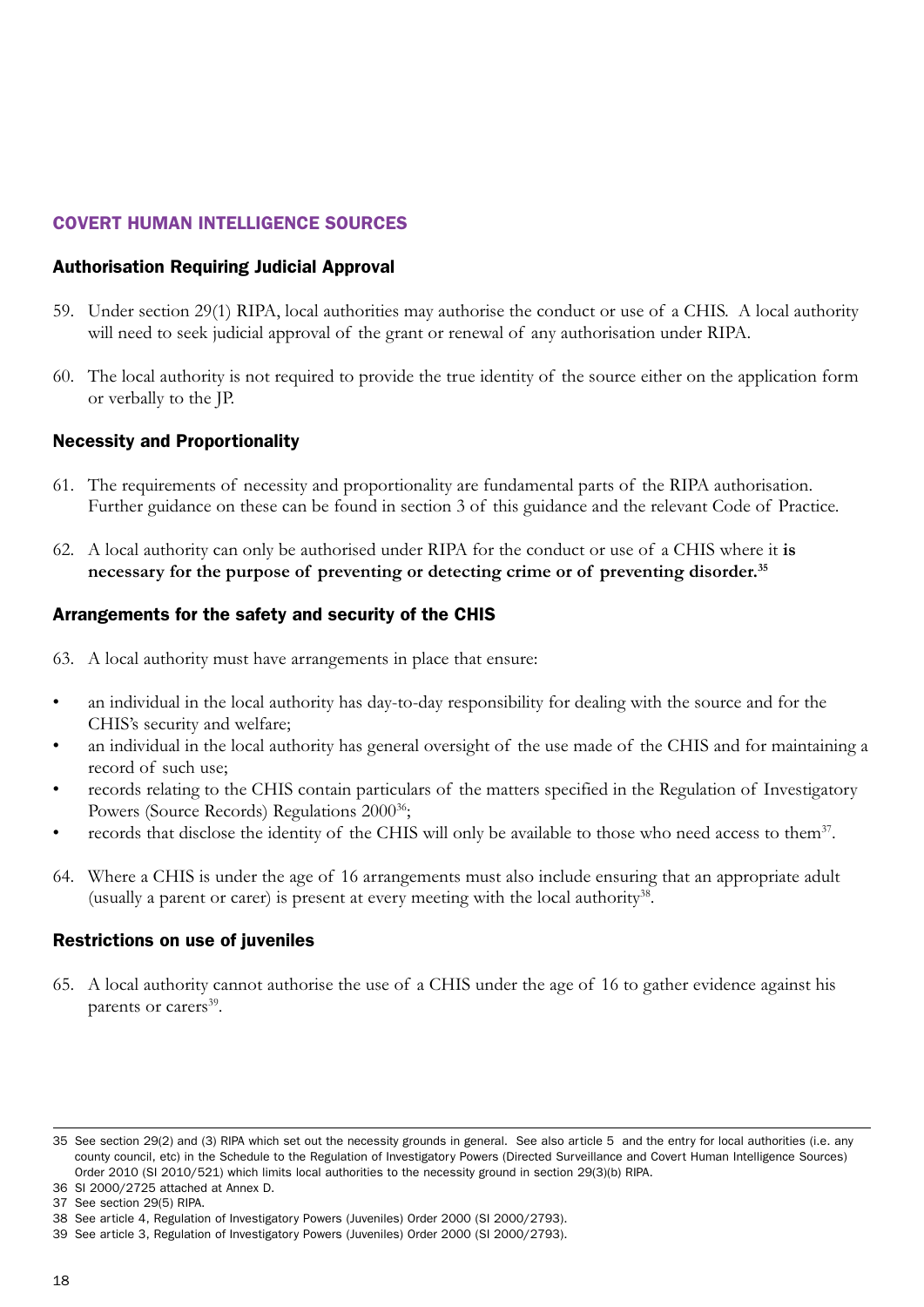66. A local authority cannot authorise the use of a CHIS under the age of 18 without carrying out a special risk assessment in relation to any risk of physical injury or psychological distress to the source that may arise. The authorising officer must also be satisfied that any risks identified are justified and have been explained to and are understood by the CHIS. If the local authority is authorising the use of a CHIS against his parents or carers particular consideration must be given to whether this is justified $40$ .

## Authorising Officer

- 67. Except as set out below, for the purposes of CHIS the authorising officer is the **Director, Head of**  Service, Service Manager or equivalent<sup>41</sup>.
- 68. An individual holding a more senior rank may also be a authorising officer<sup>42</sup>.
- 69. Where it is likely that knowledge of confidential information or matters subject to legal privilege will be acquired, the authorising officer is the **Head of Paid Service**, or (in his/her absence) the person acting as the Head of Paid Service<sup>43</sup>. Local authorities are also subject to additional restrictions in relation to legal professional privilege, which are described further below.
- 70. Where the CHIS is a juvenile or a vulnerable individual the authorising officer is the **Head of Paid Service** or (in his/her absence) the person acting as the Head of Paid Service<sup>44</sup>.
- 71. If there is any doubt regarding sufficiency of rank the JP should request the local authority representative obtain confirmation from their Local Authority Monitoring Officer who will be able to advise them.

## Additional Restrictions and Conditions

### **Vulnerable Individuals**

72. A vulnerable individual is a person who is or may be in need of community care services by reason of mental or other disability, age or illness and who is or may be unable to take care of himself or unable to protect himself against significant harm or exploitation. A vulnerable individual should only by authorised to act as a CHIS in the most exceptional circumstances<sup>45</sup>.

### Matters subject to Legal Privilege

73. Where the activities of a CHIS will result in the CHIS obtaining, providing access to or disclosing matters subject to legal privilege, a local authority must obtain prior approval from the Surveillance Commissioners before authorising such conduct<sup>46</sup>. The local authority should provide the  $IP$  with copies of any such approval as part of their application process.

<sup>40</sup> See article 5, Regulation of Investigatory Powers (Juveniles) Order 2000 (SI 2000/2793).

<sup>41</sup> See article 3(2) and the entry for local authorities (i.e. any county council, etc) in the Schedule to the Regulation of Investigatory Powers (Directed Surveillance and Covert Human Intelligence Sources) Order 2010 (SI 2010/521).

<sup>42</sup> See article 3(3) of the Regulation of Investigatory Powers (Directed Surveillance and Covert Human Intelligence Sources) Order 2010 (SI 2010/521).

<sup>43</sup> See Annex A of both the Covert Human Intelligence Sources Code of Practice and the Covert Surveillance and Property Interference Code of Practice.

<sup>44</sup> See paragraphs 4.22 and 4.23 of the Covert Human Intelligence Sources Code of Practice.

<sup>45</sup> See paragraph 4.22 of the Covert Human Intelligence Sources Code of Practice.

<sup>46</sup> See Parts 2 and 3 of the Regulation of Investigatory Powers (Covert Human Intelligence Sources: Matters Subject to Legal Privilege) Order 2010 (SI 200/123)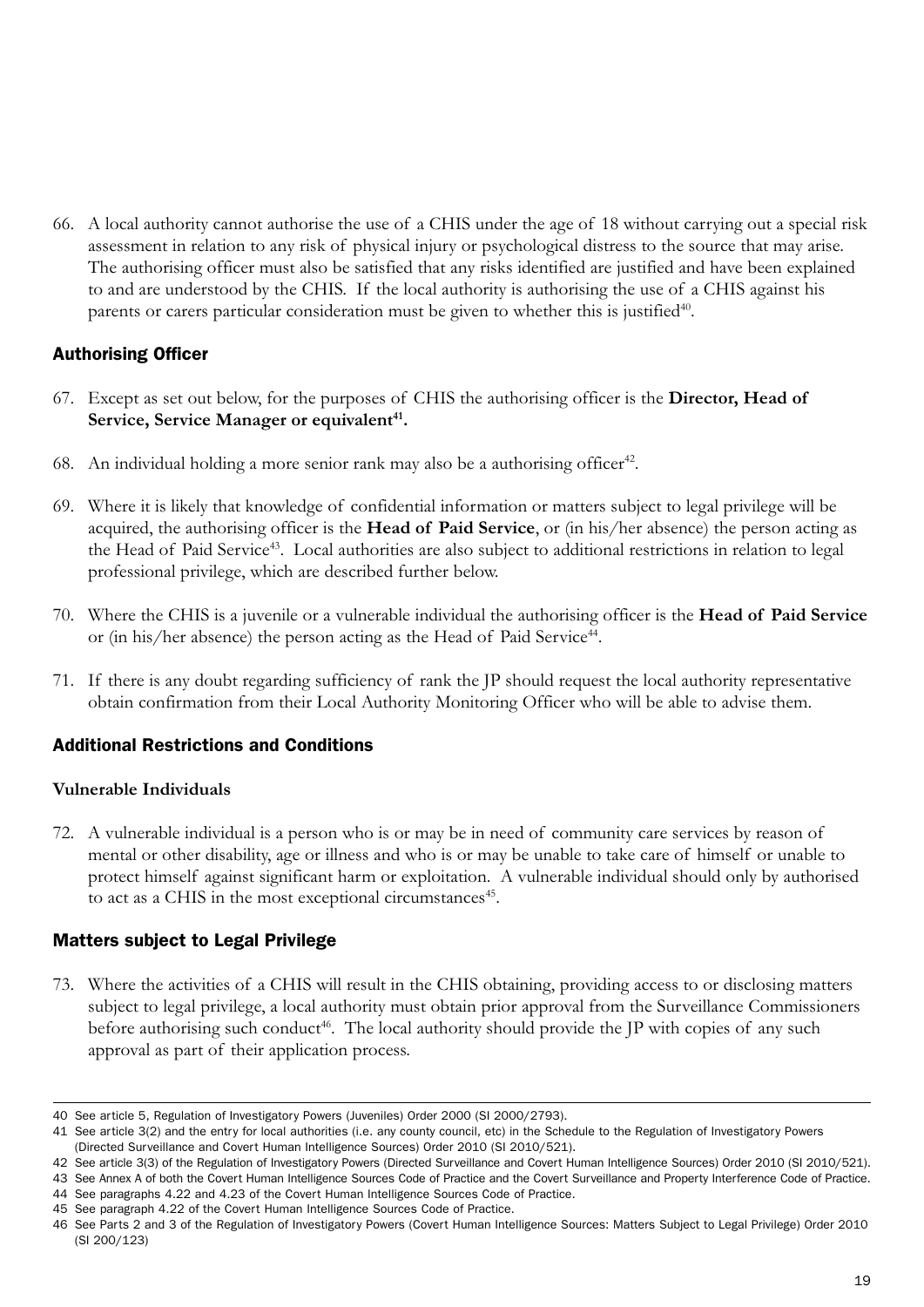## COMMUNICATIONS DATA

## Authorisation Requiring Judicial Approval

- 74. A local authority will need to seek judicial approval of the grant or renewal of an "authorisation" or of the giving or renewal of a "notice" under RIPA.
- 75. Under section 22(3) RIPA, local authorities may authorise the acquisition of CD by an 'authorisation'. An authorisation will be used where the designated person is authorising a person working in the same public authority to engage in specific conduct. This will normally be the public authority's SPoC. Under section 22(4) RIPA, local authorities may serve a 'notice' on a CSP to obtain and disclose the data themselves<sup>47</sup>.
- 76. The authorisation or notice under RIPA may only relate to Service Use Information or Subscriber Information (see paragraph 21-24 of this guidance). CD requests may seek to acquire consequential acquisition of specific subscriber information. The necessity and proportionality of acquiring consequential acquisition will be assessed by the JP as part of his consideration (see Annex C for considerations relating to CD authorisations and notices).

### Necessity and Proportionality

- 77. The requirements of necessity and proportionality are fundamental parts of the RIPA authorisation. Further guidance on these can be found in section 3 of this guidance and the relevant Codes of Practice.
- 78. A local authority can only be authorised under RIPA to obtain CD where it is necessary **is necessary for**  the purpose of preventing or detecting crime or of preventing disorder<sup>48</sup>.

## Authorising officer / Designated Person

- 79. For the purposes of CD the authorising officer / designated person is the **Director, Head of Service, Service Manager or equivalent<sup>49</sup>.**
- 80. An individual holding a more senior rank may also be an authorising officer  $\ell$  designated person<sup>50</sup>.
- 81. The authorising officer's counter signature will in all cases show the rank or title of the grade and cover a clear description in his or her own words of what is being authorised and against which subjects or location ('who, what, where, when and how'). For many CD requests the forms are completed electronically, including the insertion of an electronic signature for the designated person.

<sup>47</sup> For further guidance see paragraphs 3. 23 to 3.41 of the Acquisition and Disclosure of Communications Data Code of Practice.

<sup>48</sup> See section 22(1) and (2) RIPA which set out the necessity grounds in general. See also article 3(3) and the entry for local authorities (i.e. the Common Council of the City of London, etc) in Schedule 2, Part 2 of the Regulation of Investigatory Powers (Communication Data) Order 2010 (SI 2010/480) which limits local authorities to the necessity ground in section 22(2)(b) RIPA.

<sup>49</sup> See article 4(1) and the entry for local authorities (i.e. the Common Council of the City of London, etc) in Schedule 2, Part 2 of the Regulation of Investigatory Powers (Communication Data) Order 2010 (SI 2010/480).

<sup>50</sup> See article 4(2) of the Regulation of Investigatory Powers (Communication Data) Order 2010 (SI 2010/480).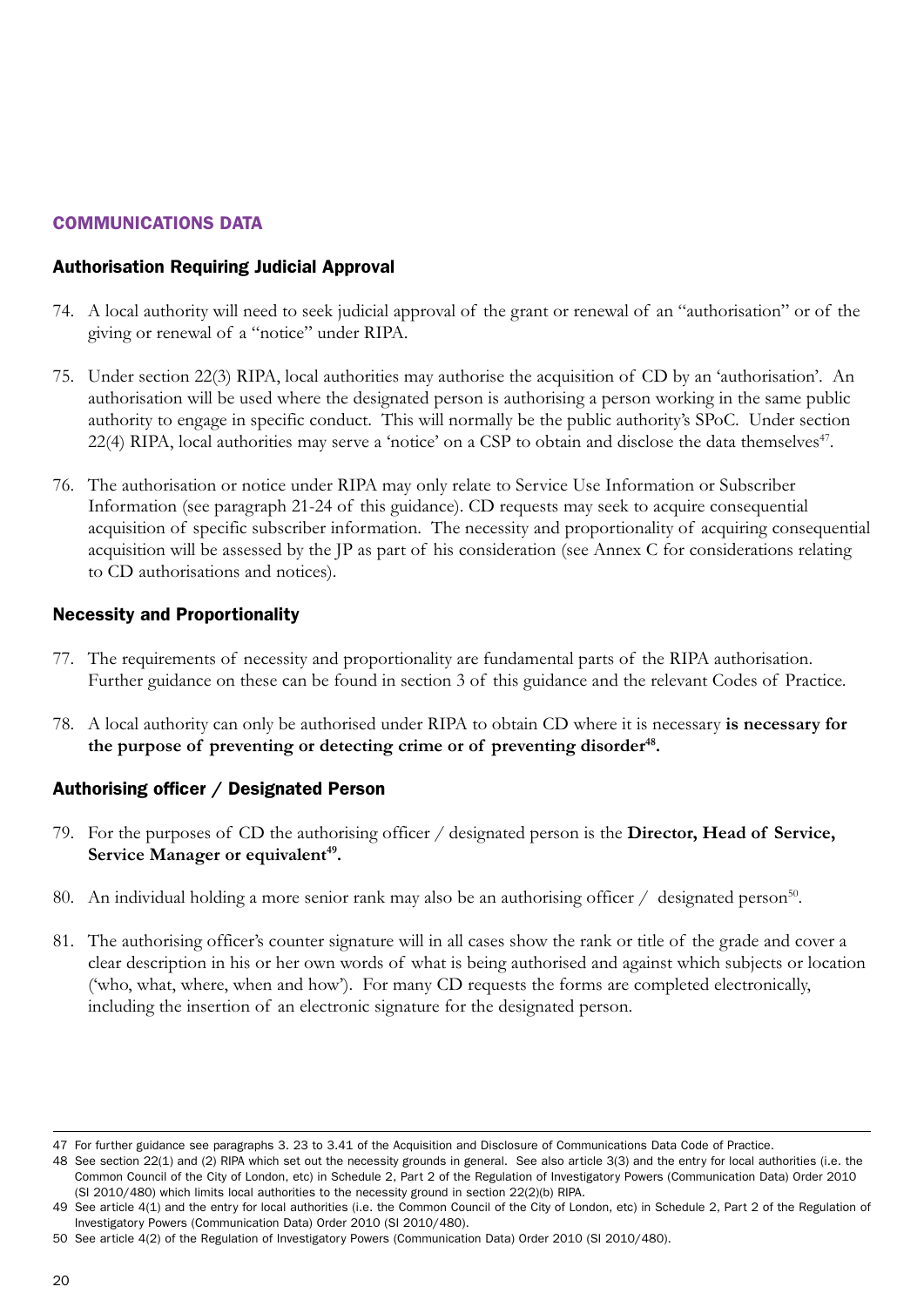82. If there is any doubt regarding sufficiency of rank the JP should request the local authority representative obtain confirmation from their Local Authority Monitoring Officer who will be able to advise them.

### Additional Restrictions and Conditions

83. Local authorities may only acquire service use information or subscriber information. They may not acquire traffic data<sup>51</sup>.

<sup>51</sup> See article 6(4) and the entry for local authorities (i.e. the Common Council of the City of London, etc) in Schedule 2, Part 2 of the Regulation of Investigatory Powers (Communication Data) Order 2010 (SI 2010/480).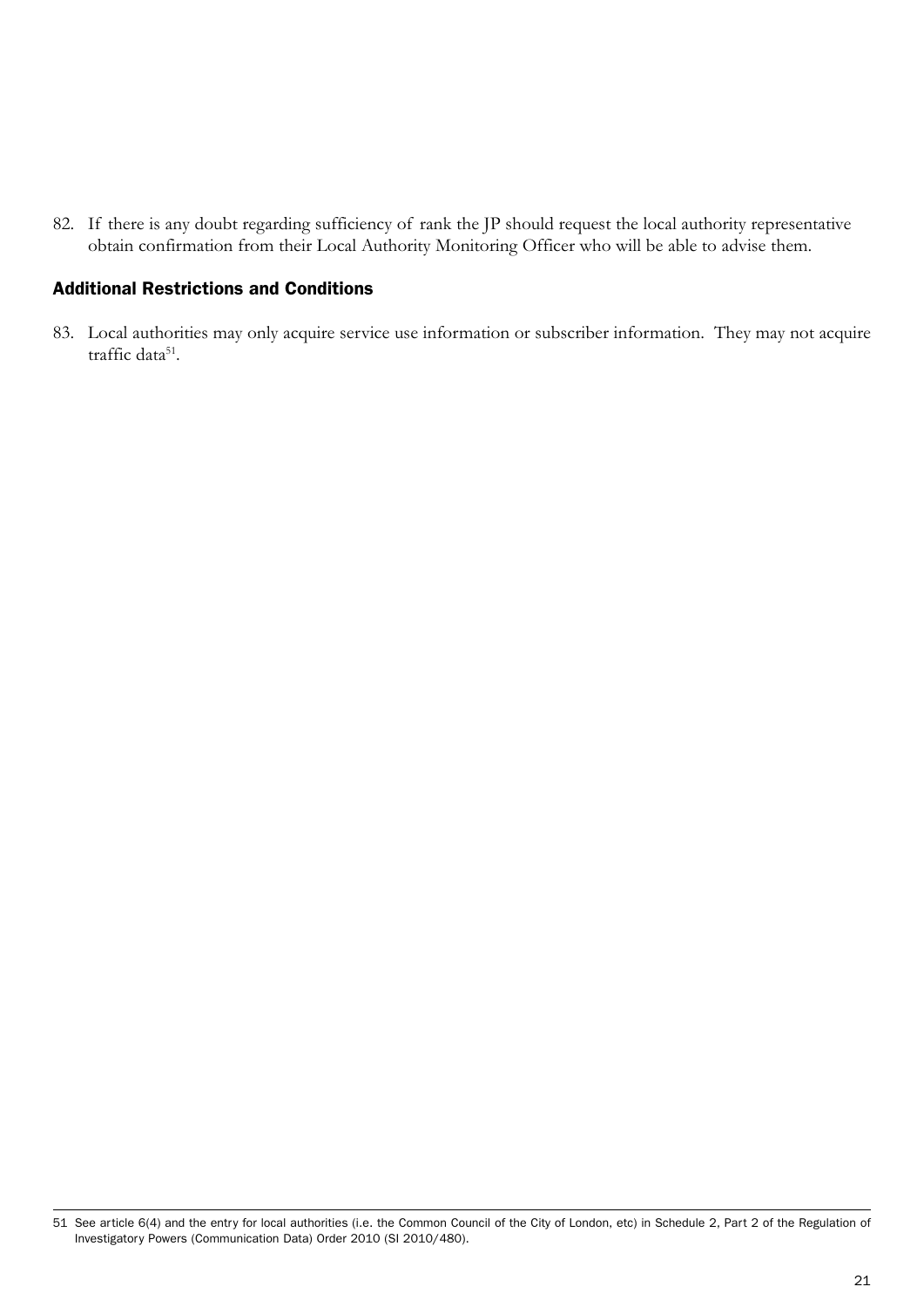# 5. PROCEDURE AND DECISION

84. A flowchart at Annex A details each stage of this process from receipt of the local authority application to the decision made by the JP.

## RELEVANT MAGISTRATES' COURTS RULES

- 85. The procedures and practice governing the JP's role in examining and deciding on local authority applications for the use of the techniques regulated by RIPA are covered in England and Wales by court rules.52 The Rules set out that the hearing will not be in open court, and no press, public, the subject of the investigation or the subject's legal representative will be present. In order to maintain privacy, notice of the application is not required to the person whom the authorisation or notice concerns or that person's legal representatives.
- 86. The form and supporting papers must by themselves make the case. It is not sufficient for the local authority to provide oral evidence where this is not reflected or supported by the form and papers. However, the JP may wish to note on the form any additional information he or she has received during the course of the hearing rather than requiring the application to be re-submitted. Information fundamental to the case must not be submitted in this manner.

## URGENT CASES

- 87. No RIPA authority is required in immediate response to events or situations where it is not reasonably practicable to obtain it (for instance when criminal activity is observed during routine duties and officers conceal themselves to observe what is happening).
- 88. On the rare occasions where out of hours access to a JP is required then it will be for the local authority to make local arrangements with the relevant HM Courts and Tribunals Service (HMCTS) legal staff. In these cases the local authority will need to provide two partially completed judicial application/order forms so that one can be retained by the JP. The local authority will provide a copy of the signed application/order form to the court the next working day in the same way as applications for other urgent matters.

### FORMS

- 89. The local authority will provide the JP with a copy of the original RIPA authorisation or notice and the supporting documents setting out the case.<sup>53</sup> This forms the basis of the authorisation and should contain all information that is relied upon.
- 90. Local authorities may use the RIPA forms available on the Home Office website<sup>54</sup>. These simply summarise the information that RIPA requires in order to generate a properly considered authorisation for each technique.

<sup>52</sup> See Part 6 of the Criminal Procedure Rules.

<sup>53</sup> No fee is payable for these applications as they are criminal proceedings.

<sup>54</sup> <www.homeoffice.gov.uk/counter-terrorism/regulation-investigatory-powers/ripa-forms>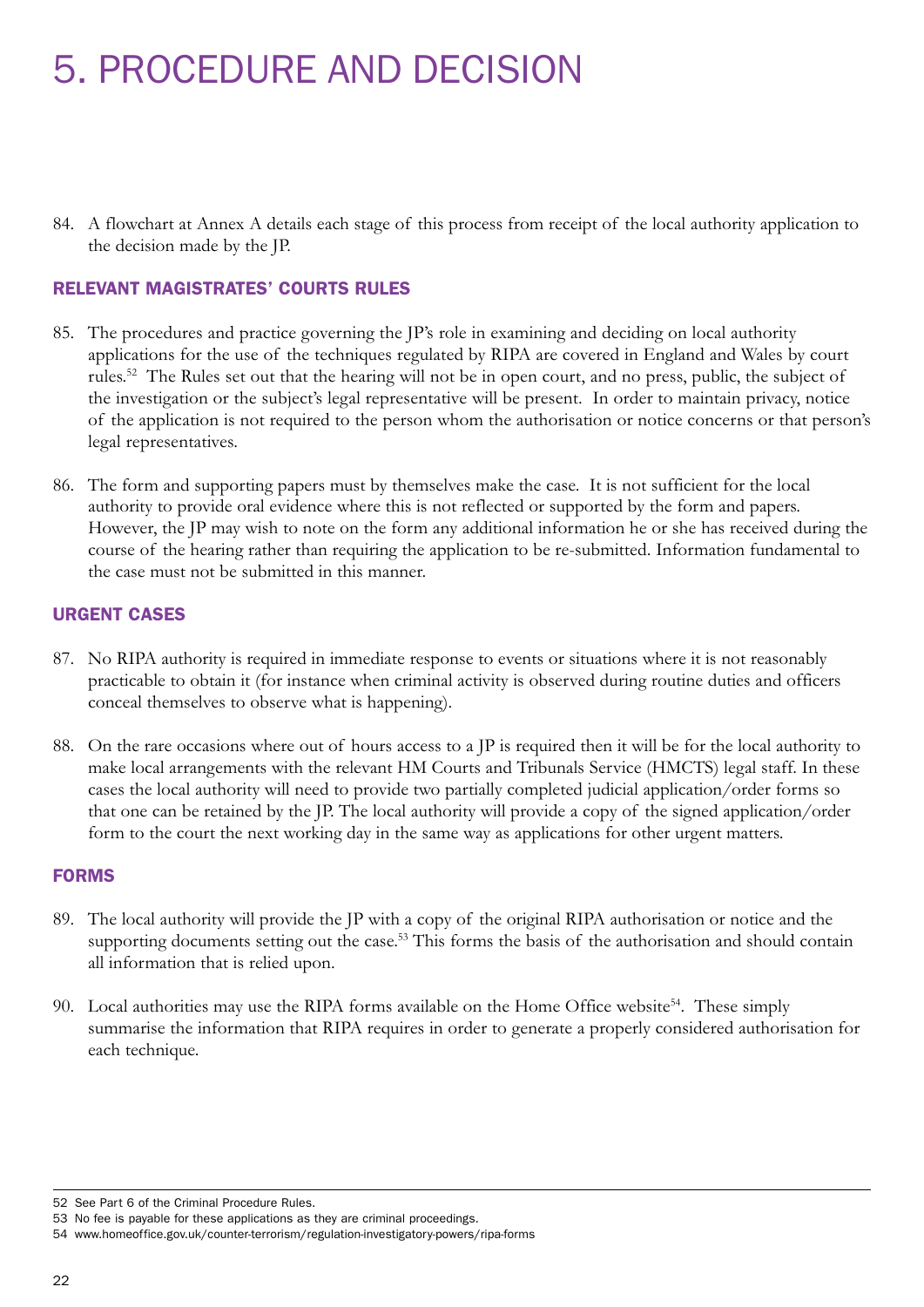- 91. There is no requirement in law to use the Home Office forms, but applications must contain all the relevant information. Some local authorities adapt the Home Office forms, for example to incorporate logos or to reflect local procedures or processes.
- 92. The original RIPA form should be shown to the JP but will be retained by the local authority so that it is available for inspection by the Commissioners' offices and in the event of any legal challenge or investigations by the Investigatory Powers Tribunal. The court must take a copy of the RIPA authorisation / notice. JPs must ensure they have copies of all documentation for storage by HMCTS in compliance with Rule 5 of the Criminal Procedure Rules, and in order to deal with queries and complaints.
- 93. In addition, the local authority will provide the JP with a partially completed judicial application/order form (at Annex B). The local authority should complete their section of the form before the hearing.
- 94. This form will be the official record of the JP's decision. However, although the local authority is required to provide a brief summary of the circumstances of the case on the judicial application form, this is supplementary to and does not replace the need to supply the original RIPA authorisation or notice as well.

## LOCAL AUTHORITY REPRESENTATION

- 95. Local authorities will choose the most appropriate representatives to present their RIPA application to the JP. It is expected that most authorities will designate investigative officers under section 223 of the Local Government Act 1972 to appear on their behalf, rather than a solicitor. This is because the local authority investigator knows the most about the investigation and will have determined that use of a covert technique is required in order to progress a particular case. The investigator will make the case on the RIPA authorisation or notice so that the authorising officer or designated person can consider the tests of necessity and proportionality. This does not, however, remove or reduce in any way the duty on the authorising officer to determine whether the tests are met.
- 96. For CD applications, the local authority may consider it appropriate for the SPoC (single point of contact for CD RIPA authorisations) to attend (see Annex C). Designation under section 223 of the Local Government Act 1972 by way of the local authority Standing Orders will enable investigation staff or SPoCs to attend for this purpose. It is not envisaged that the skills of legally trained personnel will be required to make the case and this would be likely to, unnecessarily, increase the costs of local authority applications.

### **DECISION**

97. The JP should record his/her decision on the order section of the judicial application/order form. The JP will sign, date and endorse the time of decision. A copy will be provided to the local authority.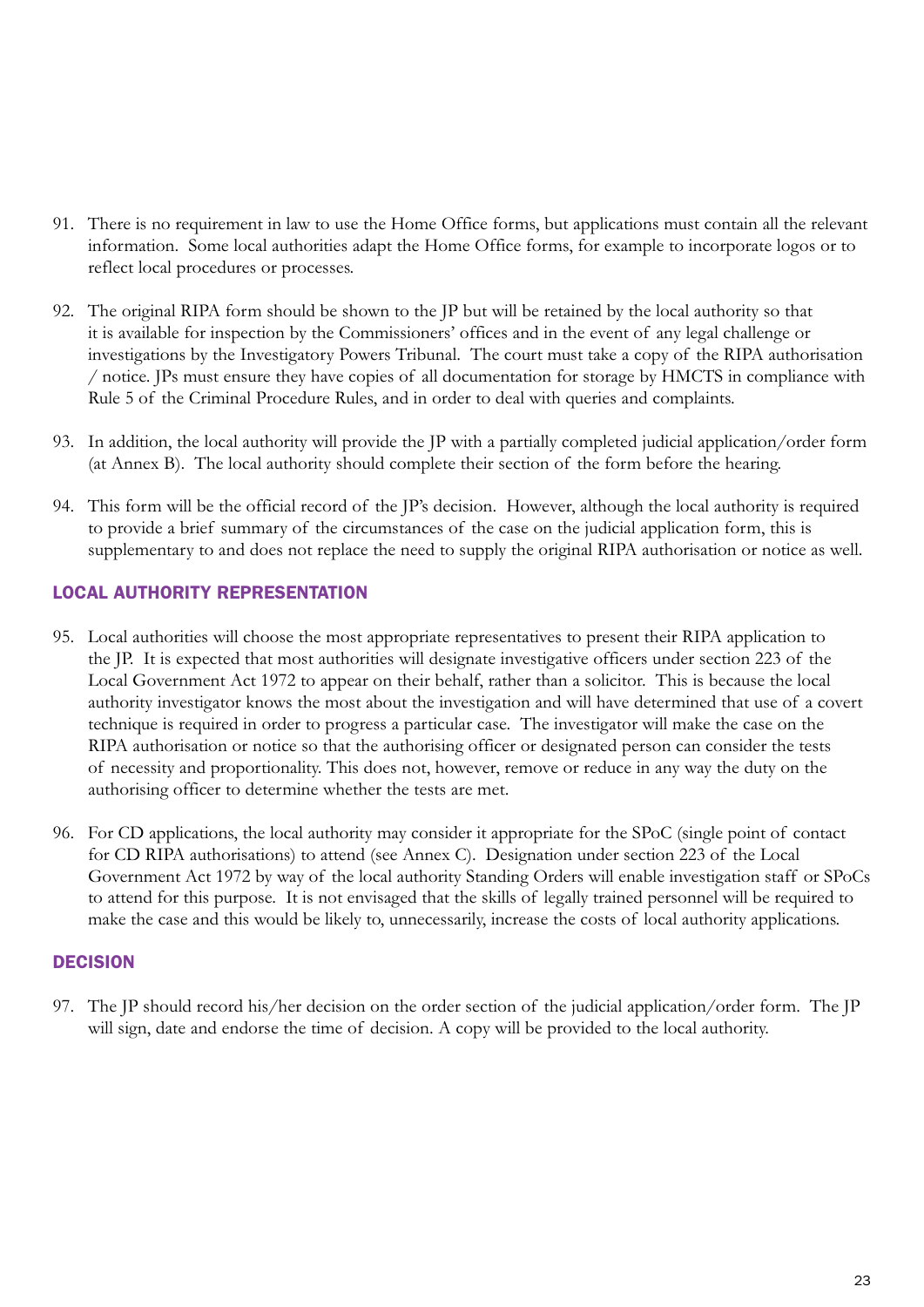98. The JP may decide to  $55 -$ 

## **• Approve the grant or renewal of an authorisation or notic**e

The grant or renewal of the RIPA authorisation or notice will then take effect and the local authority may proceed to use the technique in that particular case.

In relation to CD, the local authority will be responsible for providing a copy of the order to the SPoC .

## **Refuse to approve the grant or renewal of an authorisation or notice**

The RIPA authorisation or notice will not take effect and the local authority may not use the covert technique.

Where an application has been refused the local authority may wish to consider the reasons for that refusal. For example, a technical error in the form may be remedied without the local authority going through the internal authorisation process again. The local authority may then wish to reapply for judicial approval once those steps have been taken.

## **• Refuse to approve the grant or renewal and quash the authorisation or notice**

This applies where a magistrates' court refuses to approve the grant, giving or renewal of an authorisation or notice and decides to quash the original authorisation or notice.

The court must not exercise its power to quash that authorisation or notice unless the applicant has had at least 2 business days from the date of the refusal in which to make representations.<sup>56</sup>

<sup>55</sup> See sections 23B(3) and 32B(3) RIPA.

<sup>56</sup> See the amended Rule 6 of the Criminal Procedure Rules.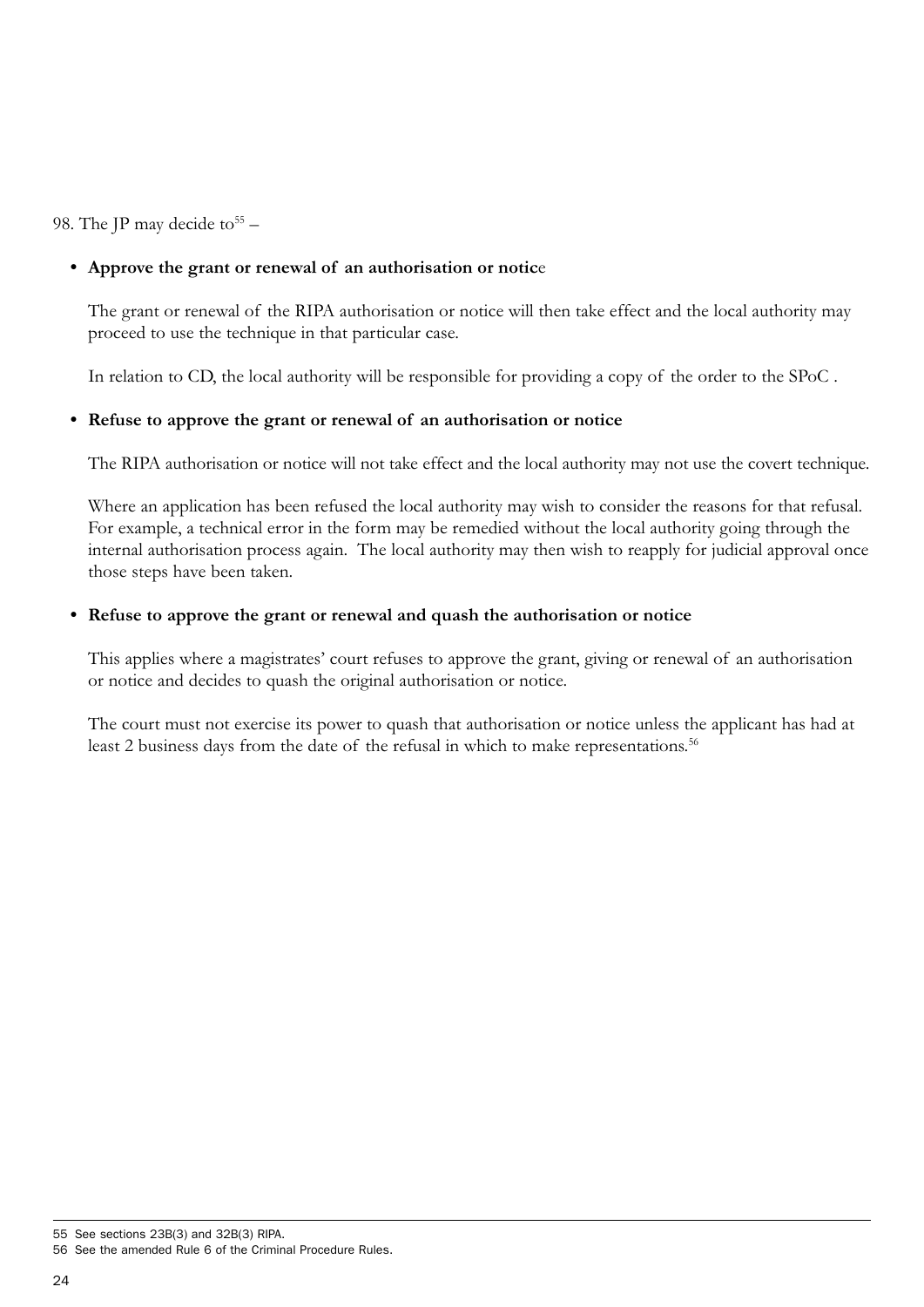# 6. OTHER SOURCES OF REFERENCE

- The Regulation of Investigatory Powers Act 2000 <http://www.legislation.gov.uk/ukpga/2000/23/contents>
- RIPA Explanatory Notes <http://www.legislation.gov.uk/ukpga/2000/23/notes/contents>
- RIPA statutory codes of practice

Covert Surveillance and Property Interference <http://www.homeoffice.gov.uk/publications/counter-terrorism/ripa/forms/code-of-practice-covert>

Covert Human Intelligence Sources <http://www.homeoffice.gov.uk/publications/counter-terrorism/ripa/forms/code-of-practice-human-intel>

Acquisition & Disclosure of Communications Data <http://www.homeoffice.gov.uk/publications/counter-terrorism/ripa/forms/code-of-practice-acquisition>

- SI 2000 No.2793 (The Regulation of Investigatory Powers (Juveniles) Order 2000 <http://www.legislation.gov.uk/uksi/2000/2793/made>
- SI 2010 No.480 Regulation of Investigatory Powers (Communications Data) Order 2010 <http://www.legislation.gov.uk/uksi/2010/480/contents>
- SI 2010 N0.521 Regulation of Investigatory Powers (Directed Surveillance and Covert Human Intelligence Sources) Order 2010 <http://www.legislation.gov.uk/uksi/2010/9780111490365/contents>
- SI 2010 No.461 (The Regulation of Investigatory Powers (Extension of Authorisation Provisions: Legal Consultations) Order 2010 <http://www.legislation.gov.uk/uksi/2010/461/contents>
- SI 2012 No.1500 (The Regulation of Investigatory Powers (Directed Surveillance and Covert Human Intelligence Sources) (Amendment) Order 2012) <http://www.legislation.gov.uk/uksi/1500/contents>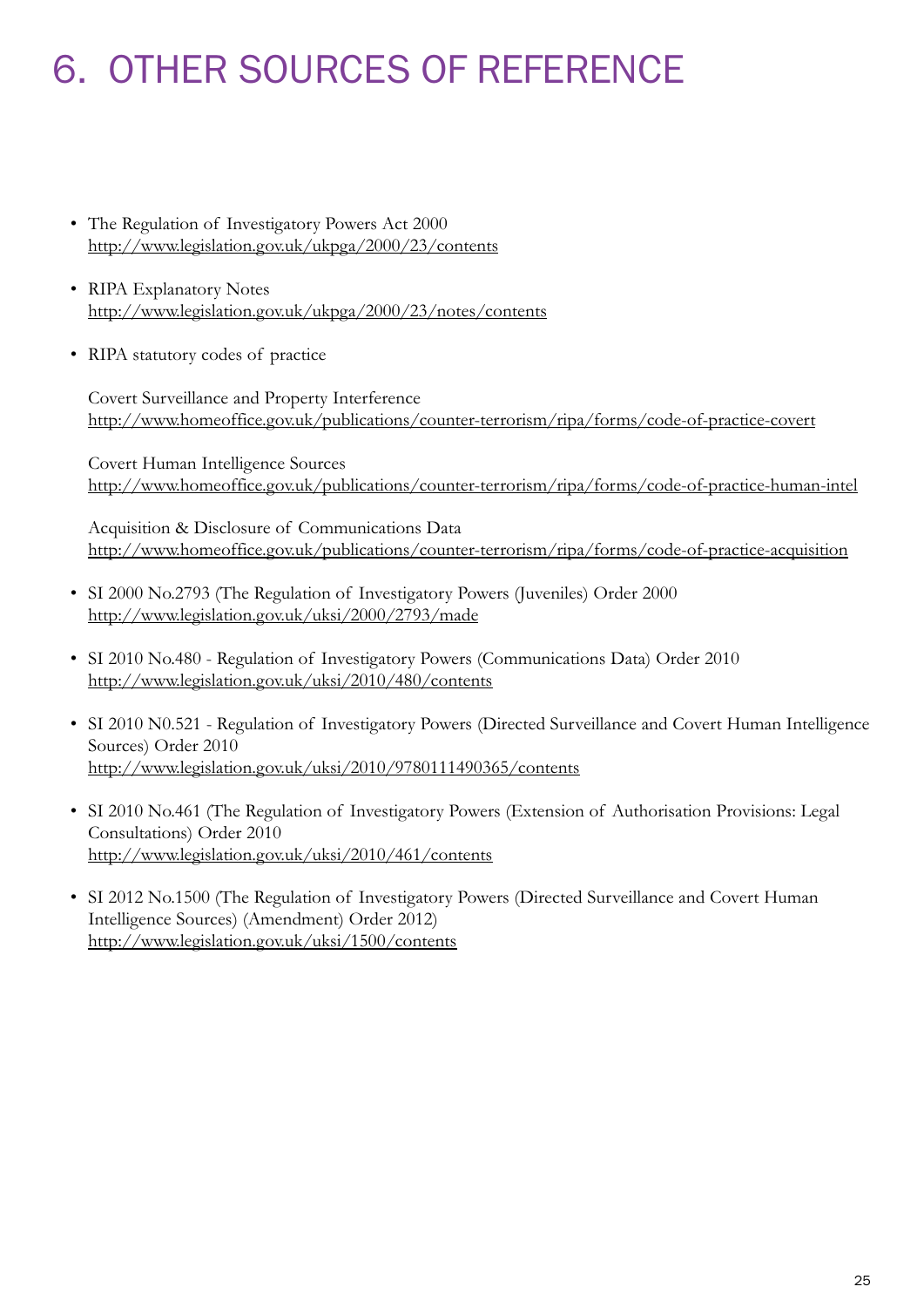# 7. HOME OFFICE POINT OF CONTACT

Further information is available on request from:

RIPA Team Home Office 5th Floor Peel Building 2 Marsham Street London SW1P 4DF Email: [commsdata@homeoffice.x.gsi.gov.uk](mailto:commsdata%40homeoffice.x.gsi.gov.uk?subject=)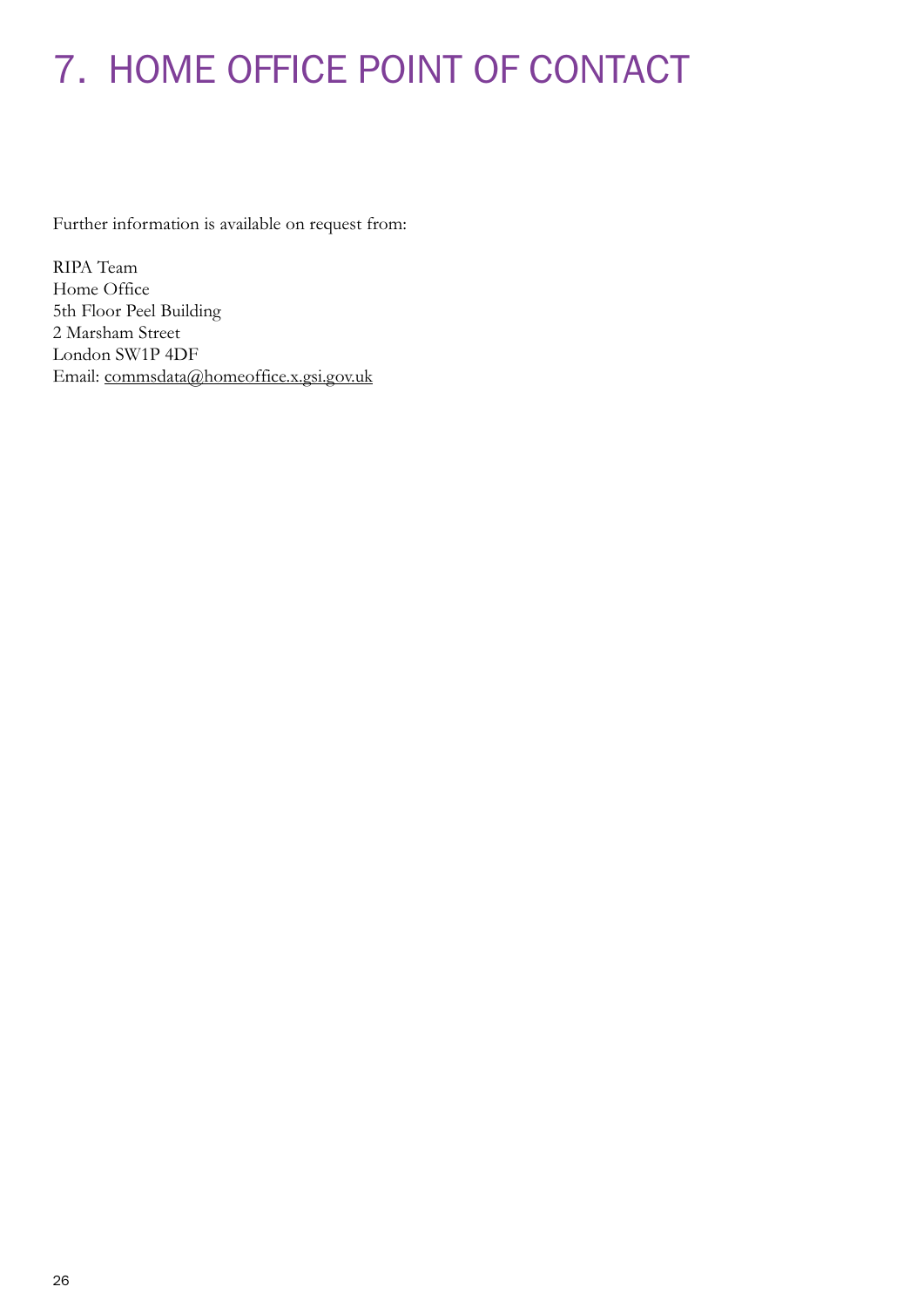# ANNEX A

#### PROCEDURE: LOCAL AUTHORITY APPLICATION TO A JUSTICE OF THE PEACE SEEKING AN ORDER TO APPROVE THE GRANT OF A RIPA AUTHORISATION OR NOTICE



Court maintains a copy of the court order and will send a yearly return to MOJ.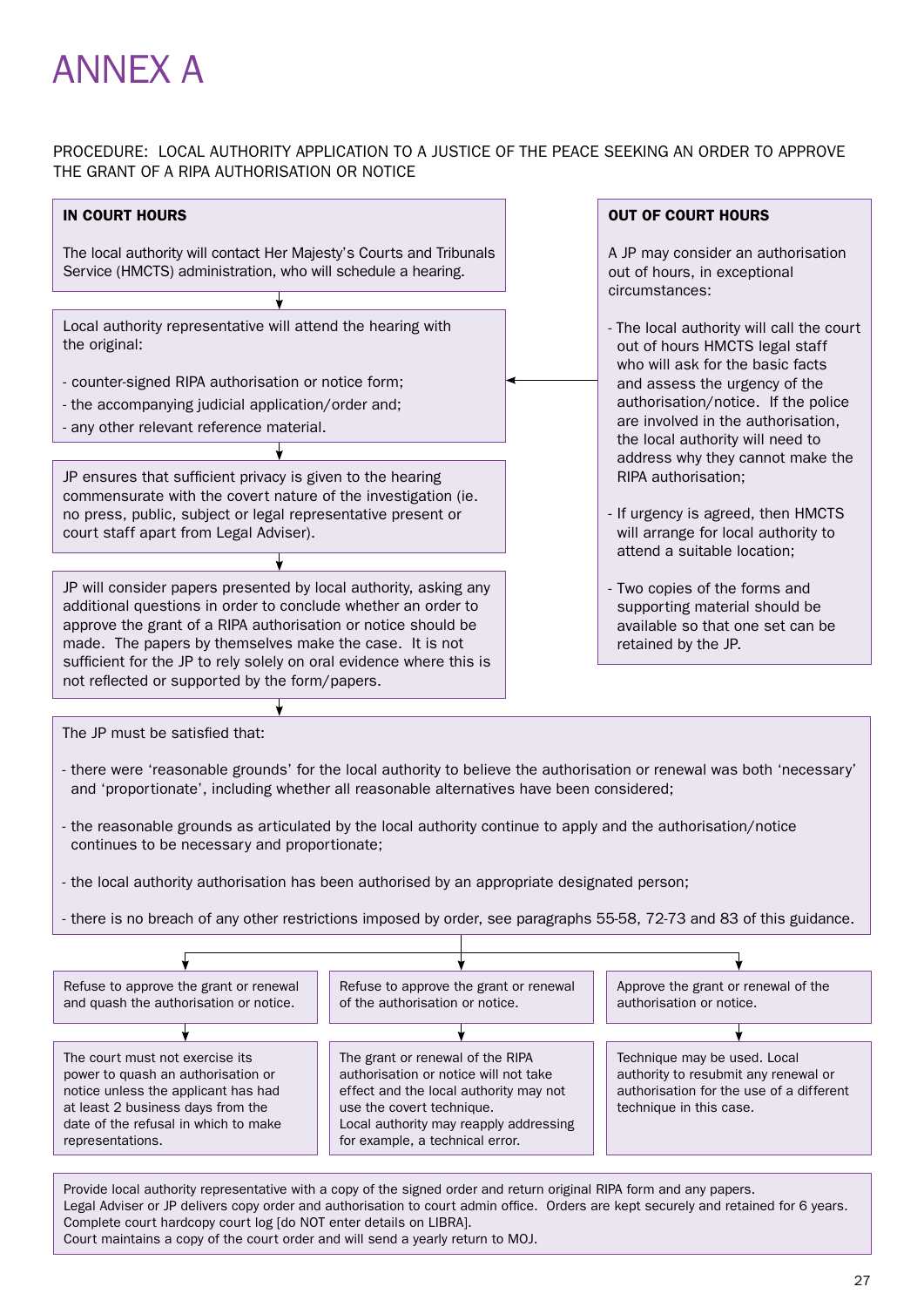# **ANNEX B**

Application for judicial approval for authorisation to obtain or disclose communications data, to use a covert human intelligence source or to conduct directed surveillance. Regulation of Investigatory Powers Act 2000 sections 23A, 23B, 32A, 32B.

| Covert technique requested: (tick one and specify details)                                                            |  |
|-----------------------------------------------------------------------------------------------------------------------|--|
| <b>Communications Data</b>                                                                                            |  |
| <b>Covert Human Intelligence Source</b>                                                                               |  |
| <b>Directed Surveillance</b>                                                                                          |  |
| Summary of details                                                                                                    |  |
|                                                                                                                       |  |
|                                                                                                                       |  |
|                                                                                                                       |  |
|                                                                                                                       |  |
|                                                                                                                       |  |
|                                                                                                                       |  |
| Note: this application should be read in conjunction with the attached RIPA authorisation/RIPA application or notice. |  |
|                                                                                                                       |  |
|                                                                                                                       |  |
|                                                                                                                       |  |
|                                                                                                                       |  |
|                                                                                                                       |  |
|                                                                                                                       |  |
|                                                                                                                       |  |
|                                                                                                                       |  |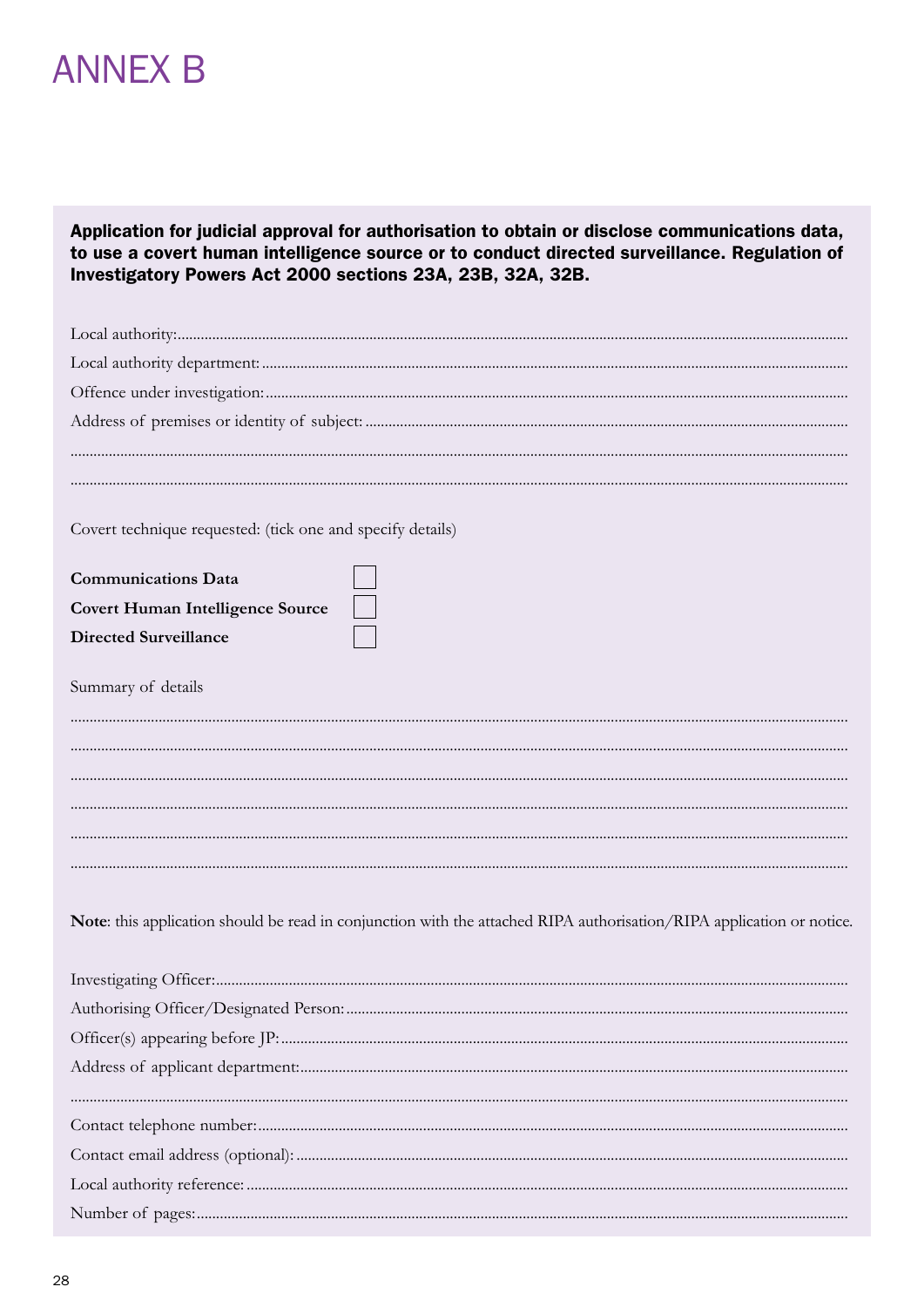| Order made on an application for judicial approval for authorisation to obtain or disclose<br>communications data, to use a covert human intelligence source or to conduct directed<br>surveillance. Regulation of Investigatory Powers Act 2000 sections 23A, 23B, 32A, 32B. |
|-------------------------------------------------------------------------------------------------------------------------------------------------------------------------------------------------------------------------------------------------------------------------------|
|                                                                                                                                                                                                                                                                               |
| Having considered the application, I (tick one):                                                                                                                                                                                                                              |
| am satisfied that there are reasonable grounds for believing that the requirements of the Act were satisfied<br>and remain satisfied, and that the relevant conditions are satisfied and I therefore approve the grant or<br>renewal of the authorisation/notice.             |
| refuse to approve the grant or renewal of the authorisation/notice.                                                                                                                                                                                                           |
| refuse to approve the grant or renewal and quash the authorisation/notice.                                                                                                                                                                                                    |
| <b>Notes</b>                                                                                                                                                                                                                                                                  |
|                                                                                                                                                                                                                                                                               |
|                                                                                                                                                                                                                                                                               |
|                                                                                                                                                                                                                                                                               |
|                                                                                                                                                                                                                                                                               |
|                                                                                                                                                                                                                                                                               |
| Reasons                                                                                                                                                                                                                                                                       |
|                                                                                                                                                                                                                                                                               |
|                                                                                                                                                                                                                                                                               |
|                                                                                                                                                                                                                                                                               |
|                                                                                                                                                                                                                                                                               |
|                                                                                                                                                                                                                                                                               |
| Signed:                                                                                                                                                                                                                                                                       |
| Date:                                                                                                                                                                                                                                                                         |
| Time:                                                                                                                                                                                                                                                                         |
| Full name:                                                                                                                                                                                                                                                                    |
| Address of magistrates' court:                                                                                                                                                                                                                                                |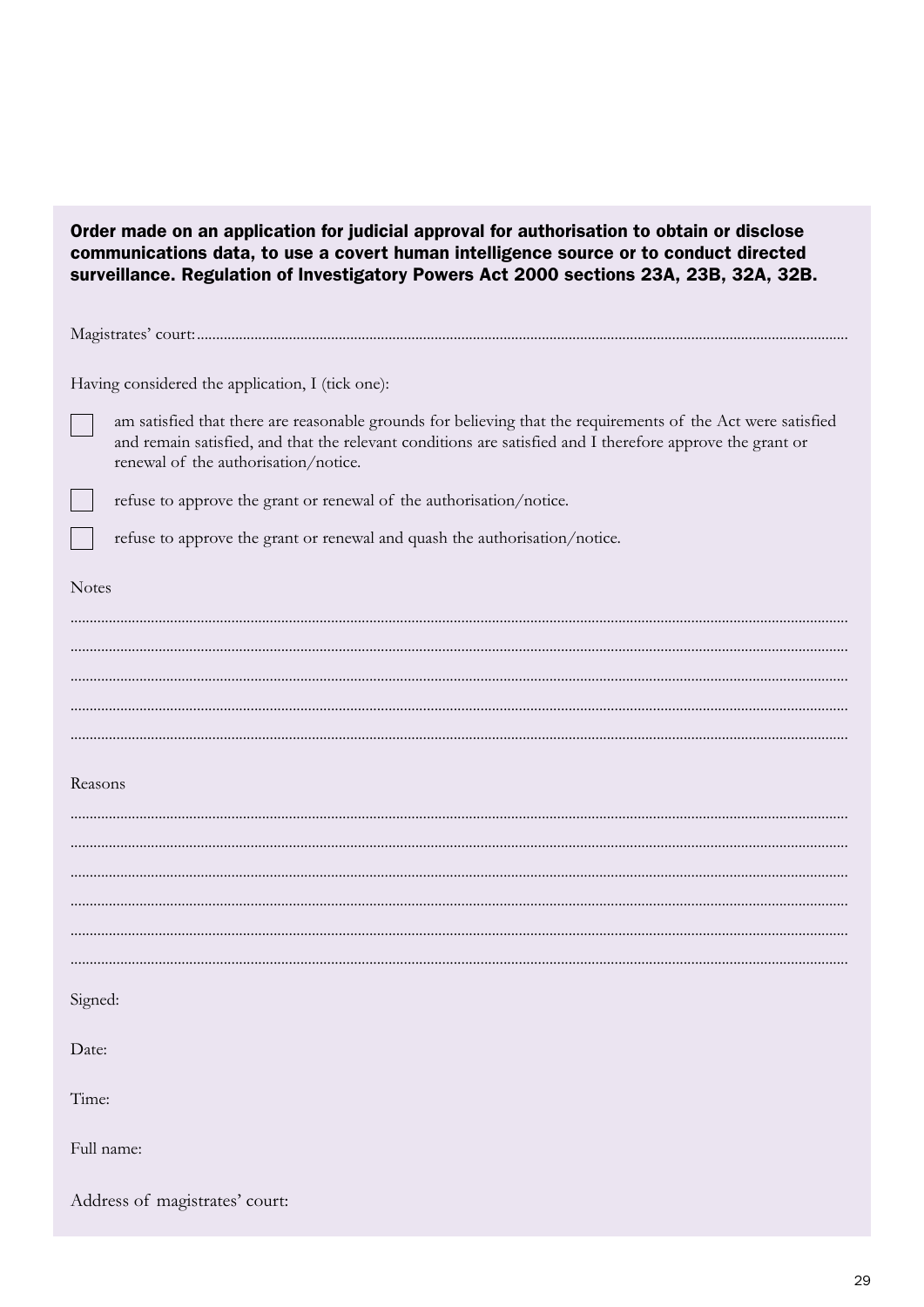# COMMUNICATIONS DATA RIPA AUTHORISATIONS OR NOTICES

# Single Point of Contact (SPoC)

- 1. For CD requests, a Single Point of Contact (SPoC) undertakes the practical facilitation with the communications service provider (CSP) in order to obtain the CD requested. They will have received training specifically to facilitate lawful acquisition of CD and effective co-operation between the local authority and communications service providers.
- 2. Local authorities unable to call upon the services of an accredited SPoC should not undertake the acquisition of CD.
- 3. For CD requests the Home Office envisages that the local authority may also choose to authorise, under Section 223 of the Local Government Act, their SPoC in order that they may appear in front of the JP if required. In cases where the type of CD or its retrieval is technically complex and the JP wants to satisfy him/herself that the CD sought meets the test, then the SPoC may be best placed to explain the technical aspects.

## The National Anti Fraud Network (NAFN)

- 4. The National Anti-Fraud Network provides a SPoC service to local authorities, preventing each authority from the requirement to maintain their own trained staff and allowing NAFN to act as a source of expertise. Local authorities using the NAFN SPoC service will still be responsible for submitting any applications and a designated person in the local authority is still required to scrutinise and approve any applications. The accredited SPoCs at NAFN will examine the applications independently and provide advice to applicants and designated persons to ensure the local authority acts in an informed and lawful manner.
- 5. The local authority investigator (i.e. the applicant) will then submit the relevant judicial application/order form, the RIPA authorisation or notice and any supporting material to the JP. As above, following a private hearing, the JP will complete an order reflecting their decision. The local authority investigator will then upload a copy of this order to the NAFN SPoC.
- 6. The NAFN SPoC will then acquire the CD on behalf of the local authority in an efficient and effective manner.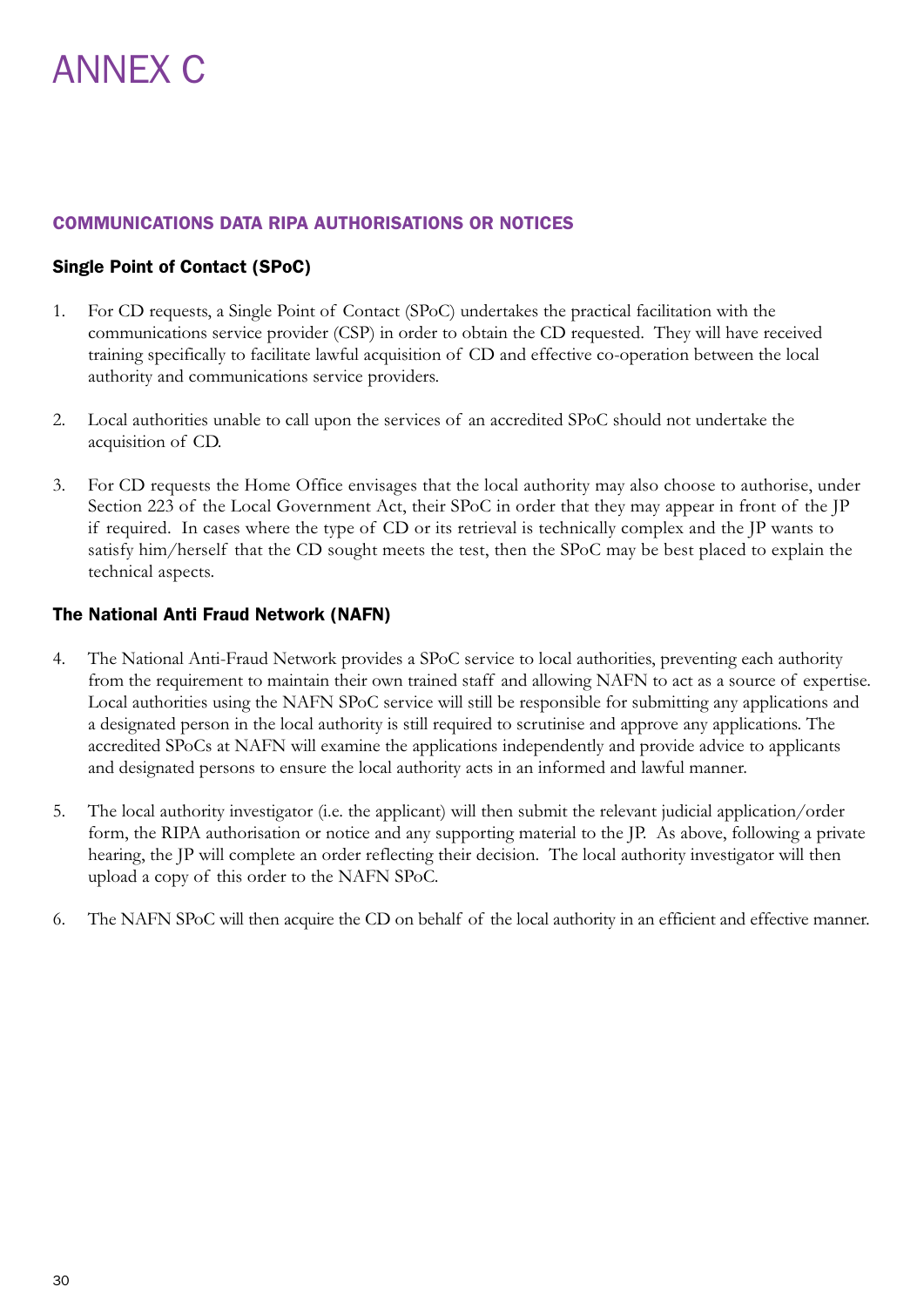# Consequential Acquisition

- 7. Section 3.31 of the Code of Practice for the Acquisition and Disclosure of CD outlines that a designated person may, at the time of granting an authorisation or notice for service usage data, also authorise the consequential acquisition of specific subscriber information. The designated person may only do so to the extent where it is necessary and proportionate. The consequential acquisition may only be for subscriber data, not traffic data, which local authorities may not acquire nor service usage data. Where a SPoC has been authorised to engage in conduct to obtain details of a person to whom a service has been provided and concludes that data is held by a CSP from which it cannot be acquired directly, the SPoC may provide the CSP with details of the authorisation granted by the designated person in order to seek disclosure of the required data<sup>57</sup>.
- 8. In cases where an authorisation or notice seeks to acquire consequential acquisition of specific subscriber information the JP will assess this as part of his/her consideration. The local authority investigator should be prepared to explain to the JP the reasoning behind the request for consequential acquisition and be able to show how it meets the necessity and proportionality tests.
- 9. In cases where consequential acquisition is approved, but where a notice is required (which must specify the name of the CSP to whom it is given, and be signed by the designated person), a further grant of a notice will be required. This is a new legal instrument and therefore will require a further visit to the designated person and the JP, despite authority for the human rights interference having already been given.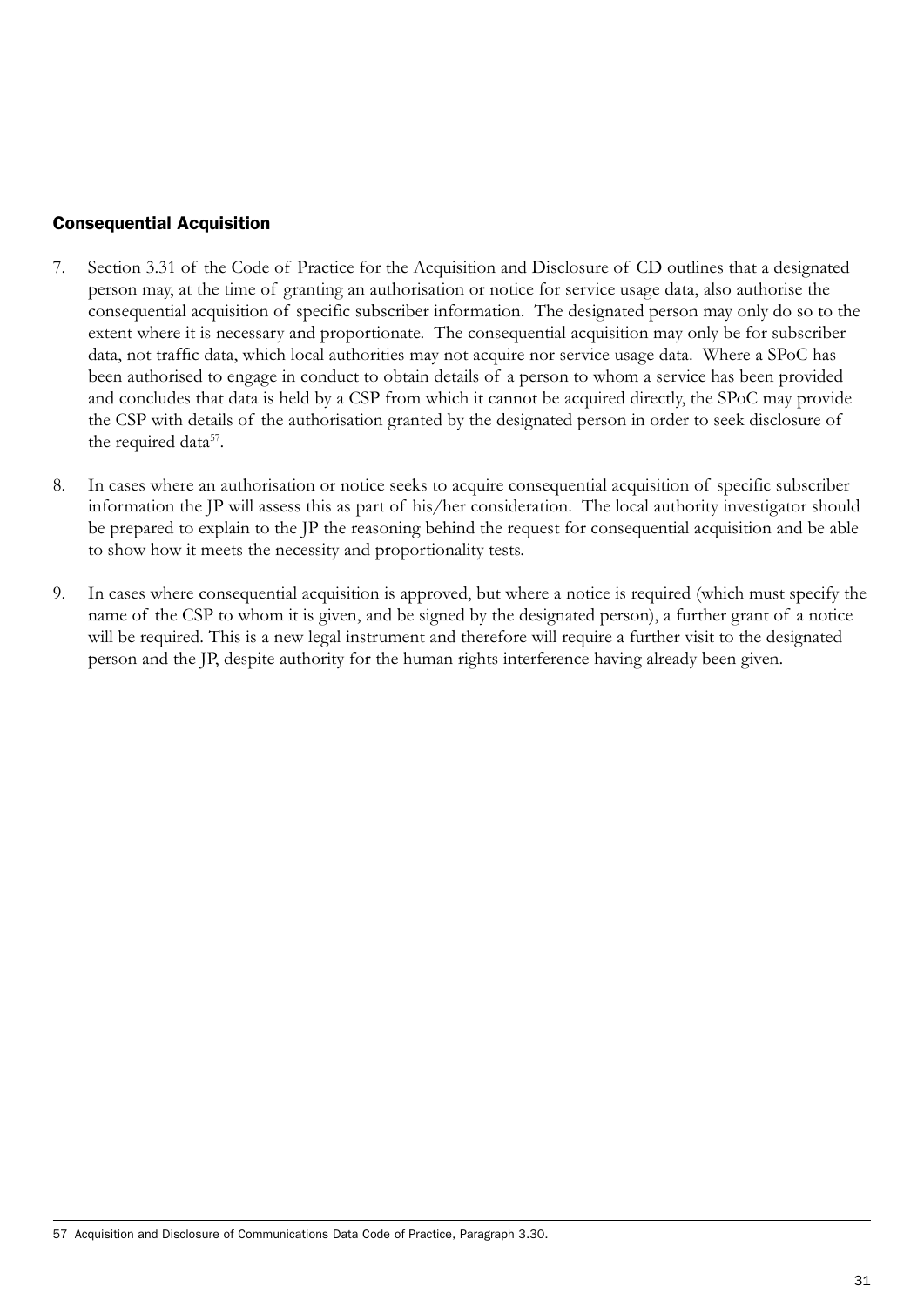# ANNEX D

# REGULATION OF INVESTIGATORY POWERS (SOURCE RECORDS) REGULATIONS 2000

The following matters are specified for the purposes of paragraph (d) of section 29(5) of the 2000 Act (as being matters particulars of which must be included in the records relating to each source):

- (a) the identity of the source;
- (b) the identity, where known, used by the source;
- (c) any relevant investigating authority other than the authority maintaining the records;
- (d) the means by which the source is referred to within each relevant investigating authority;
- (e) any other significant information connected with the security and welfare of the source;
- (f) any confirmation made by a person granting or renewing an authorisation for the conduct or use of a source that the information in paragraph (d) has been considered and that any identified risks to the security and welfare of the source have where appropriate been properly explained to and understood by the source;
- (g) the date when, and the circumstances in which, the source was recruited;
- (h) the identities of the persons who, in relation to the source, are discharging or have discharged the functions mentioned in section 29(5)(a) to (c) of the 2000 Act or in any order made by the Secretary of State under section  $29(2)(c)$ ;
- (i) the periods during which those persons have discharged those responsibilities;
- (j) the tasks given to the source and the demands made of him in relation to his activities as a source;
- (k) all contacts or communications between the source and a person acting on behalf of any relevant investigating authority;
- (l) the information obtained by each relevant investigating authority by the conduct or use of the source;
- (m) any dissemination by that authority of information obtained in that way; and
- (n) in the case of a source who is not an undercover operative, every payment, benefit or reward and every offer of a payment, benefit or reward that is made or provided by or on behalf of any relevant investigating authority in respect of the source's activities for the benefit of that or any other relevant investigating authority.